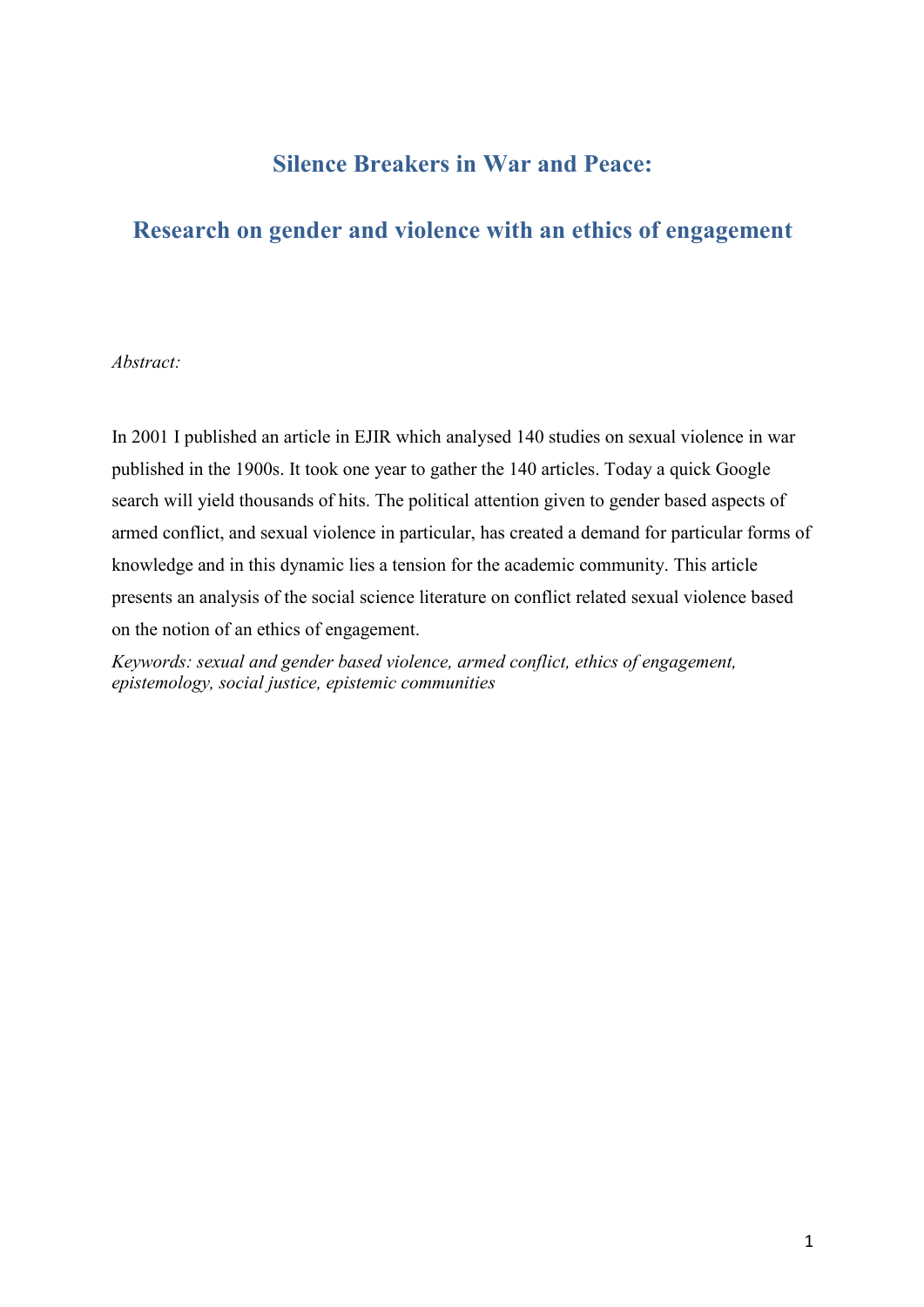## **Introduction**

<u>.</u>

If there is one thing the *#metoo* social media campaign in 2017 has shown it is that sexual harassment and abuse is a multifaceted phenomenon. The hashtag based on a campaign initiated by activist Tarana Burke more than 10 years ago, and picked up by American actor Alyssa Milano, enabled a mode and a language to articulate experiences that far too many women had kept to themselves. Time magazine made the *silence breakers* of the *#metoo* initiative the Time Person of the Year 2017, a testament to the impact the campaign has had. The hashtag opened up a language, recognition, and an outlet for talking about experiences that had far too often remained inarticulate to those affected as well as their surroundings. The massive response has led worldwide discussions about men, male cultures and organizations. Filmmaker Harvey Weinstein, and others in the American film and media industry, as well as prominent politicians, have lost their jobs, been indicted or stepped down from prominent position, and the same has happened elsewhere in the world, notably in Scandinavia. However, the problem is bigger than a few bad apples, and in the Norwegian and Swedish context, this has been widely addressed. Male cultures in top leadership in the media, cultural and private business sector, as well as in academia, have been exposed and met with outrage and disbelief. The President of the Norwegian parliament, the *Storting,* called the situation a "societal problem" in his response to reporting in Norway<sup>[1](#page-1-0)</sup>. Archetypical discussions about how women can protect themselves against sexual harassment and abuse were gone. The focus has almost exclusively been on the predator and the personal and sociopolitical traits he embodies.

Conflict Related Sexual Violence (CRSV) is a different kind of violence and abuse, but there are similarities with the *#metoo* campaign, and some notable differences. First, the setting is in which CRSV happens in an armed conflict, is its own «societal problem», and this makes CRSV a distinct kind of violence. Second and similar to the *#metoo* campaign, gendered violence in these settings were overlooked until *silence breakers* started to speak up. These silence breakers have been many. Women who were held captive as sex slaves by Japanese forces one generation ago (Chai 1993; Chung 1994; Hicks 1994; Sancho 1997; Soh 1996) have told about their ordeals as so called "comfort women". Bosnian victims gave testimony to journalists and human rights reporters on such a scale and so early in the conflicts that the phenomenon could not be overlooked or ignored by policy makers,

<span id="page-1-0"></span><sup>&</sup>lt;sup>1</sup> In *Dagrevyen* December 1, 2017 (the major news show on the major public news channel in Norway)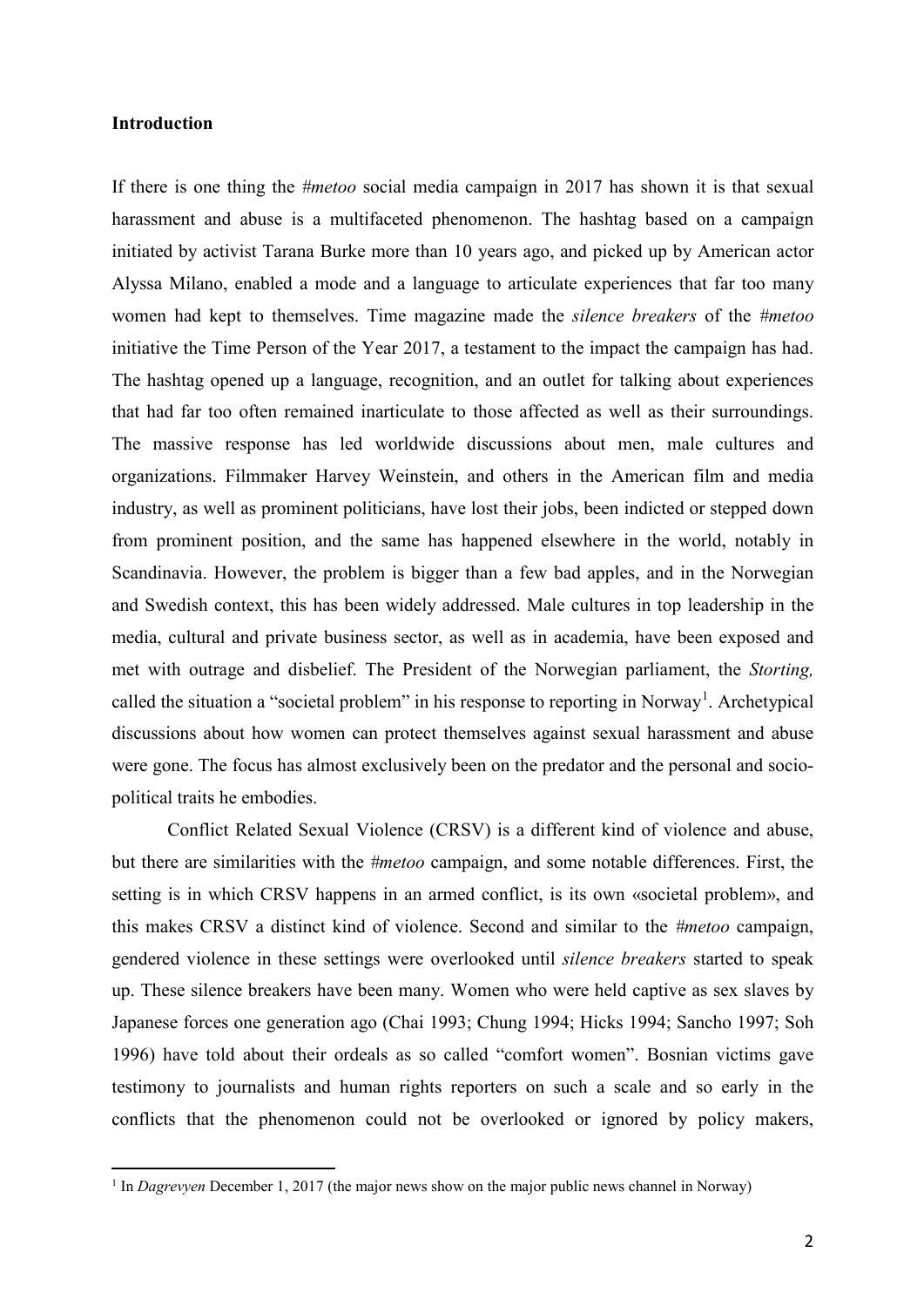academics and first responders in conflict settings (Allen 1996; Seifert 1994; Stiglmayer 1994) and Rwandan (De Brouwer 2005; Organization of African Unity 2000). In addition, more recently, we have heard Yezidi<sup>[2](#page-2-0)</sup> and Rohingya<sup>[3](#page-2-1)</sup> victims who have given testimony to the international press and at the UN about the same experiences, and more cases could have been added to the list of silence breakers. Finally, but as opposed to the *#metoo* response (which has been an overwhelmingly strong focus on sexual predators, male characteristics as well as socio-political cultures) the response to the sexual violence in armed conflict *silence breakers* has been predominantly and historically, focused on protection and mitigation of impact on victims. The predator, or perpetrator, and the socio-political context which encourages, or silently accepts, and permits, this behaviour have far too often been sidelined in academic and policy analyses, a development which is about to change, and will be discussed later in this text.

Since the 1990s, there has been an insistence that sexual violence in armed conflict has to be better understood, explained and addressed, and while this article is not a comparison between CRSV and the *#metoo* campaign, I aim to show how the response to the silence breakers of CRSV has been within policy and research. I am to do this by analysing how the scholarly literature has emerged from an *ethics of engagement* creating a particular kind of epistemic community. Further, the text will show how this community is tied to different approaches to social justice, which has different implications for the status of knowledge and policy.

## **Background**

Before introducing current scholarly debates, it is worth reminding ourselves that at the time of the Bosnian conflict in the early 1990s conflict related sexual violence (CRSV) was almost non-theme in academic analyses and policy circles. The common understand was that this was simply a by-product of armed conflict, not as a central feature of warfare. This "byproduct" did not merit scrutiny, or systematic analyses. Hence, we had little understanding of the phenomenon, its complexities and varied impacts psychologically, socially, culturally or

<span id="page-2-0"></span><sup>&</sup>lt;sup>2</sup> "At UN, Yazidi woman tells of sexual torture by ISIS", last modified November 10, 2017, accessed 18 December 18, 2017[, https://www.newsday.com/news/world/un-isis-sexual-torture-survivior-nadia-murad-](https://www.newsday.com/news/world/un-isis-sexual-torture-survivior-nadia-murad-1.14912103)[1.14912103](https://www.newsday.com/news/world/un-isis-sexual-torture-survivior-nadia-murad-1.14912103)

<span id="page-2-1"></span> $\frac{3}{3}$  "Sexual violence in war zones at 'worst ever' as drive to protect women falters", last modified November 26, 2017, accessed December 8, 201[7 https://www.theguardian.com/global-development/2017/nov/26/rohingya](https://www.theguardian.com/global-development/2017/nov/26/rohingya-rape-sexual-violence-un-women)[rape-sexual-violence-un-women](https://www.theguardian.com/global-development/2017/nov/26/rohingya-rape-sexual-violence-un-women) and "AP: Rohingya methodically raped by Myanmar's armed forces", last modified December 11, 2017, accessed December 18, 2017,

[https://apnews.com/5e4a1351468f4755a6f861e39ec782c9/AP-Investigation:-Rape-of-Rohingya-sweeping,](https://apnews.com/5e4a1351468f4755a6f861e39ec782c9/AP-Investigation:-Rape-of-Rohingya-sweeping,-methodical?ncid=newsltushpmgnews__TheMorningEmail__121117) [methodical?ncid=newsltushpmgnews\\_\\_TheMorningEmail\\_\\_121117](https://apnews.com/5e4a1351468f4755a6f861e39ec782c9/AP-Investigation:-Rape-of-Rohingya-sweeping,-methodical?ncid=newsltushpmgnews__TheMorningEmail__121117)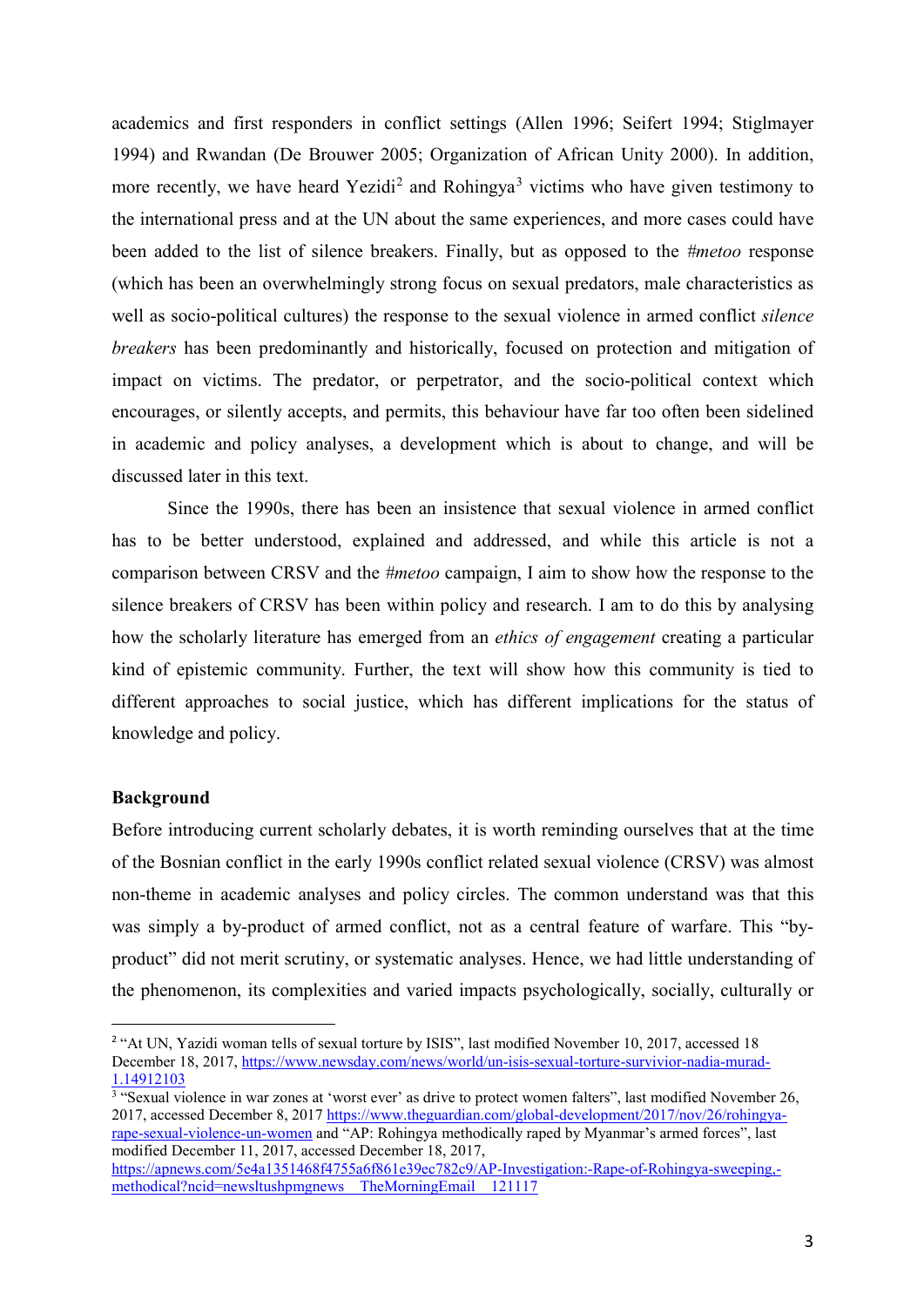politically. The wars in the 1990s, notably the ethnic conflict in Bosnia and the genocide in Rwanda, changed this perception. CRSV marked how we came to understand the so-called "new wars" (Chinkin & Kaldor 2017, 15) where the frontlines were blurred and civilians the target. From having been a hidden and overlooked phenomenon, CRSV became increasingly front and centre stage in war reporting, fact-finding, and policy making in the 2000s. Further, the adoption of United Nations Security Council Resolution (UNSCR) 1325 in 2000 and the pursuant resolutions that make up the so-called Women, Peace and Security (WPS) agenda ensured international political leadership and engagement in the prevention and mitigation of CRSV. The EPS agenda is, quite simply, is the implementation of UNSCR 1325 (Tryggestad 2016) and includes UNSCR 1820 (2009); 1888 (2009); 1889 (2010); 1960 (2011); 2106 (2013); 2122 (2013) and 2242 (2015).

In 2001 I published an article in the *European Journal of International Relations (EJIR*) which analysed 140 academic articles on CRSV published in the 1900s where the aim was to investigate what had been written and how the relationship between sexual violence and war was conceptualized (Skjelsbaek 2001). In an annotated bibliography with an overview of these texts (Skjelsbaek 1999), the vast majority of the articles were of a conceptual nature. What characterized these texts was that they were hypothetical in outlook, assuming consequences of CRSV. They assumed that victims would be ostracized, families and communities being torn apart, perpetrators looming large, and little or no political attention to these crimes. There was little empirical data to draw on. The core argument conveyed by the authors of these texts was the conceptualization of sexual violence as a weapon of war, and that academics and policy makers alike needed to recognize this. As we know, the way in which scholars and policy makers talked sexual violence in war in the years that followed, was exactly so. Alongside this conceptual change, a fact-finding regime emerged in order to satisfy the need to get overviews and data. The report by UN special rapporteur Cherif Bassiouni on the situation in Bosnia in 1994 and the report by the Organization for African Unity on the situation in Rwanda from 2000 are examples of these early efforts. Today, documenting sexual violence crimes are integral to war documentation by NGOs, journalists and international organizations alike. Further, there was an increasing engagement in the social science research community to understand the mechanisms that created fertile grounds for sexual violence to be seen as efficient and purposeful weapon of war. Scholars were asking about the psychological, sociological and well as political dimensions at play. There was also a concern with how insights within these different spheres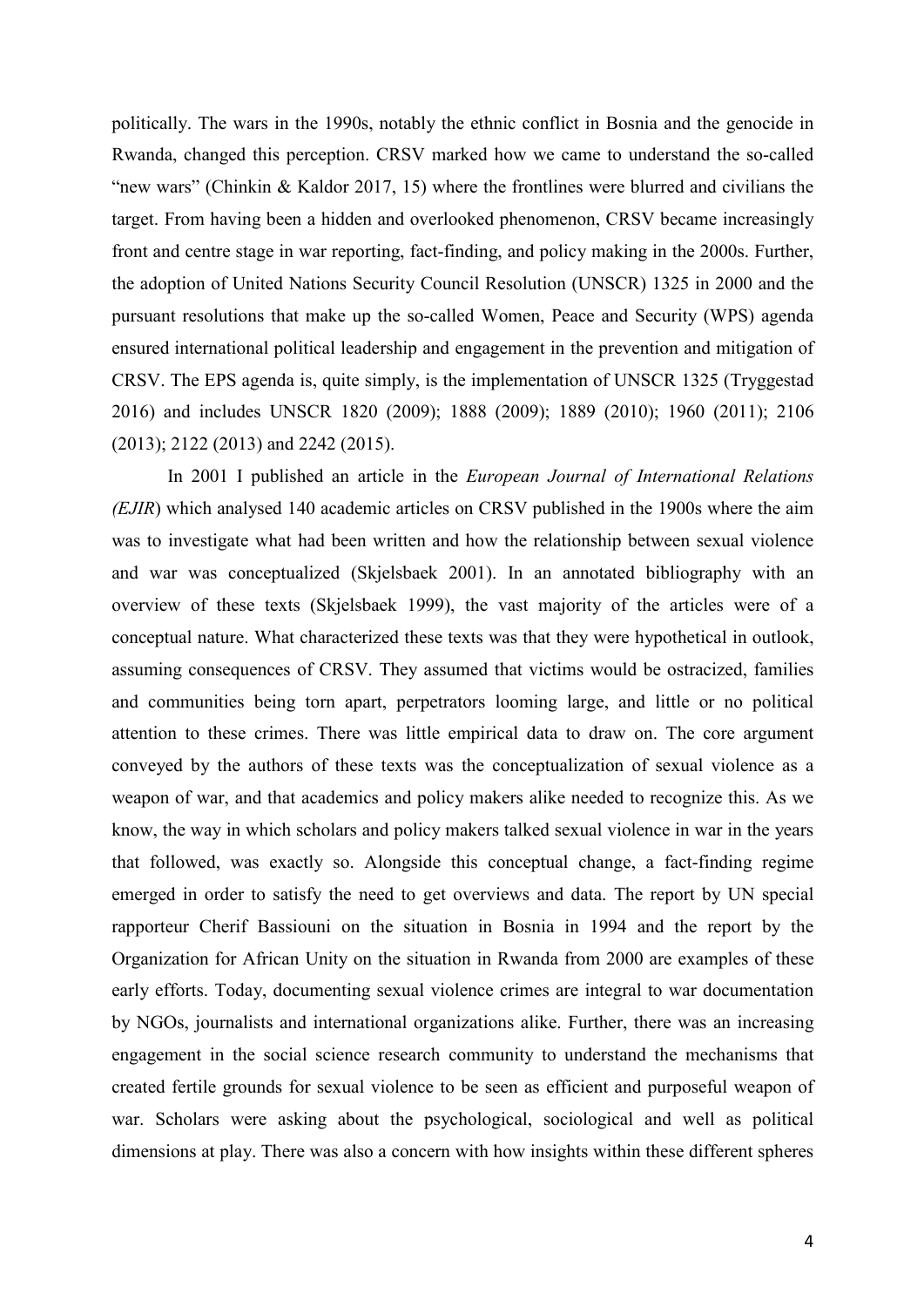of knowledge could translate into different kinds of policies and interventions aimed to help survivors and victims, and prevent perpetrators.

In the late 1990s, it took me one year to gather the 140 articles that were the basis for my first article on this theme in 2001. The texts in my publication from 2001 (Skjelsbaek 2001) were gathered before the adoption of UNSCR 1325 in 2000. Since then much has changed. Today a quick Google search will yield thousands of hits and a myriad of different studies, reports, thematic foci, methodologies and epistemological approaches. From being a theme on the margins of international relations, peace and conflict, as well as gender studies, it has since become a central theme in all these scholarly fields and more. The academic engagement on the complexities of CRSV research increased dramatically in the early 2000s. At the International Studies Association (ISA) conventions, for instance, more and more panels on CRSV emerged. There was also a noticeable engagement by more and more male scholars, and the field was transformed from a field almost exclusively dominated by women and feminist scholarship, to a more mixed scholarship where feminist standpoint epistemology, i.e. taking the lives of women as the starting point of analysis (Harding 1991), was only one of several avenues for knowledge production. The increased interest was so dramatic that the academic community was concerned that there was a fetishization of sexual violence in international security studies (Meger 2016) and even recommendation against engaging in this research field at all as young scholars, as the widely read blogpost by Marsha Henry demonstrated<sup>[4](#page-4-0)</sup>. Another example is the Missing Peace Initiative, which is a collective effort to bring together policy makers and scholars in the field of CRSV, initiated by the United States Institute of Peace (USIP), the Human Rights Center at UC Berkeley (HRC), Women In International Security (WIIS) and Peace Research Institute Oslo (PRIO) which started in 2012. They saw a need to establish a Young Scholar Forum<sup>[5](#page-4-1)</sup> to make sure that scholars communicated across disciplinary, methodological and epistemological divides. One theme amongst these young scholars, as well as within the larger CRSV community was a methodological and epistemological concern with knowledge production and its implications for policy makers. The myriad of studies and approaches that exist alongside each other today can be difficult to navigate for scholars, policy makers and practitioners alike who wish to look for understandings, insights, and explanations. Clearly, there is more data than ever

1

<span id="page-4-0"></span><sup>4</sup> "Ten Reasons Not To Write Your Master's Dissertation on Sexual Violence in War", last modified June 4, 2013, accessed September 26, 2018[, https://thedisorderofthings.com/2013/06/04/ten-reasons-not-to-write-your](https://thedisorderofthings.com/2013/06/04/ten-reasons-not-to-write-your-masters-dissertation-on-sexual-violence-in-war/)[masters-dissertation-on-sexual-violence-in-war/](https://thedisorderofthings.com/2013/06/04/ten-reasons-not-to-write-your-masters-dissertation-on-sexual-violence-in-war/)

<span id="page-4-1"></span><sup>&</sup>lt;sup>5</sup> "The Missing Peace Symposium 2013 | Young Scholar Network", last modified 2013, accessed September 26, 2018, <https://www.usip.org/events/the-missing-peace-symposium-2013/young-scholars>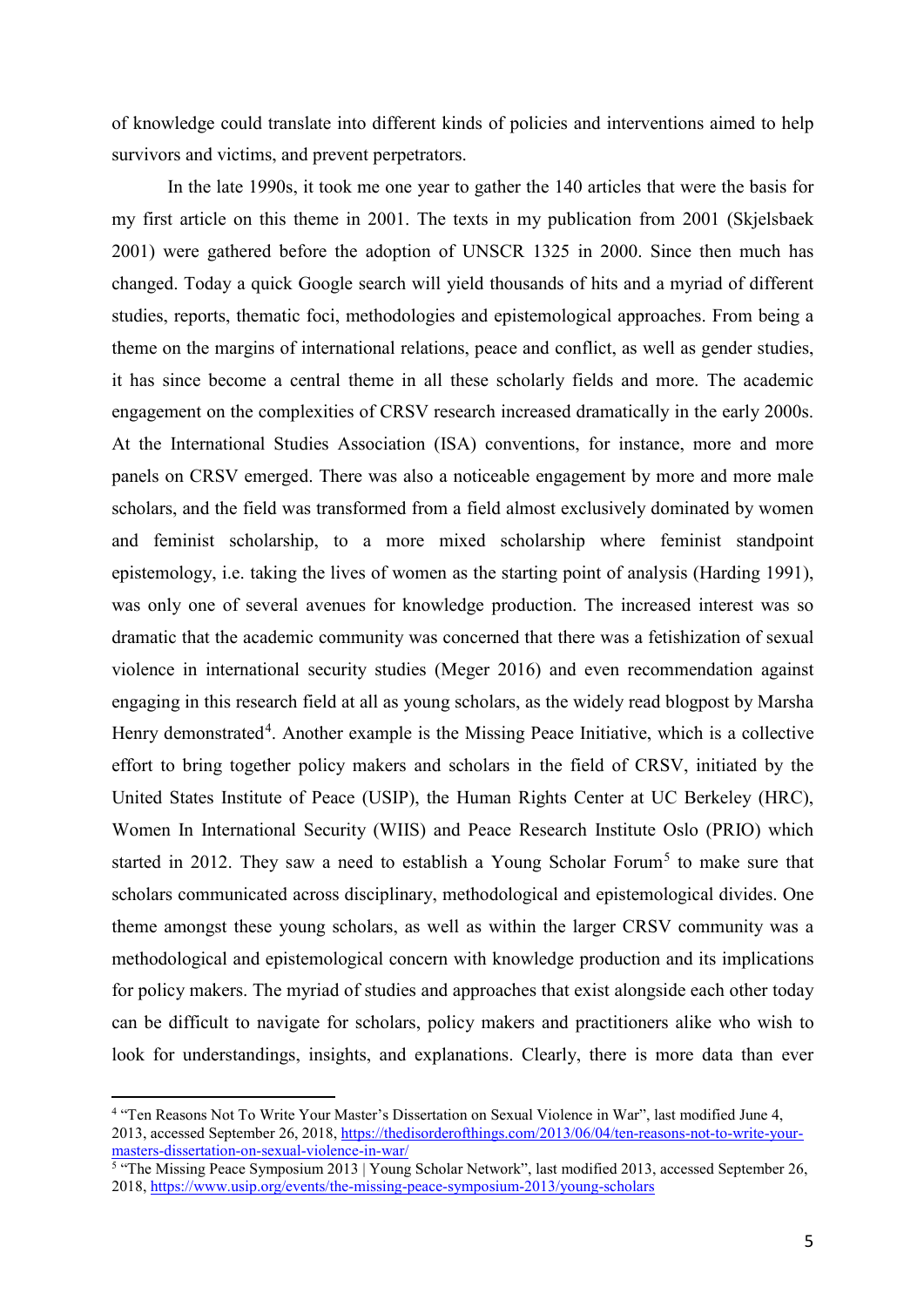before, but what constitutes data, how should we study these different data and what is the impact of this variety for the academic field and for the interaction between policy, practice and academia? These questions create tensions between different kinds of scholarship, as will be outlined below.

Further, the social science research community alongside a very dedicated human rights community was part of the efforts to bring CRSV to policy circles in the United Nations and elsewhere. There was a combined insistence to reframe CRSV from being seen as a by-product of war to a central aspect of warfare, and the weapon of war conceptualization caught on as political rhetoric and research focus. Despite these important efforts, the research community was not able to answer seemingly simple questions that the policy communities and the UNSCR resolutions were asking. Had, for instance, CRSV increased in the so-called new wars or not? Who were the primary perpetrators, all men or particular men and in particular military groups? Where and when did CRSV happen in a conflict cycle? What happened to victims and perpetrators after conflicts ended? In addition, perhaps most importantly, if CRSV is central to warfare, for which reasons does it happen? How can it be prevented? The 2000s opened up for funding, interest and a demand for knowledge and empirical data that could help in answering these pressing questions. In addition, the focus of the larger Women, Peace and Security agenda became narrow gaze at sexual violence in war, often at the expense of other elements of the resolution (Olsson & Gizelis 2015; Shepherd 2014; Tryggestad 2009).

In order to be better equipped to respond, react and prevent CRSV, a demand for evidence based policies increased and the social science engagement grew in ways that had been unthinkable in the 1990s. There were more and more social scientists, and notably a large and growing body of legal scholars, who engaged, received funding, and started studying the complexities of CRSV from different scholarly vantage points. Therefore, a knowledge field emerged with a vast diversity in modes of research, insight and implications for policy, and in the following, I will try to unpack this diversity through a discussion of different forms of ethical engagement.

## **Ethics of engagement**

In the following, I will argue that the scholarly field of CRSV research is defined by a term used to denote ongoing debates in my own scholarly field of psychology, namely *ethics of engagement*. Further, as I will show, the field is characterized by a divide, or multiplicity, in this engagement, which has implications for conceptualizations of knowledge and policy.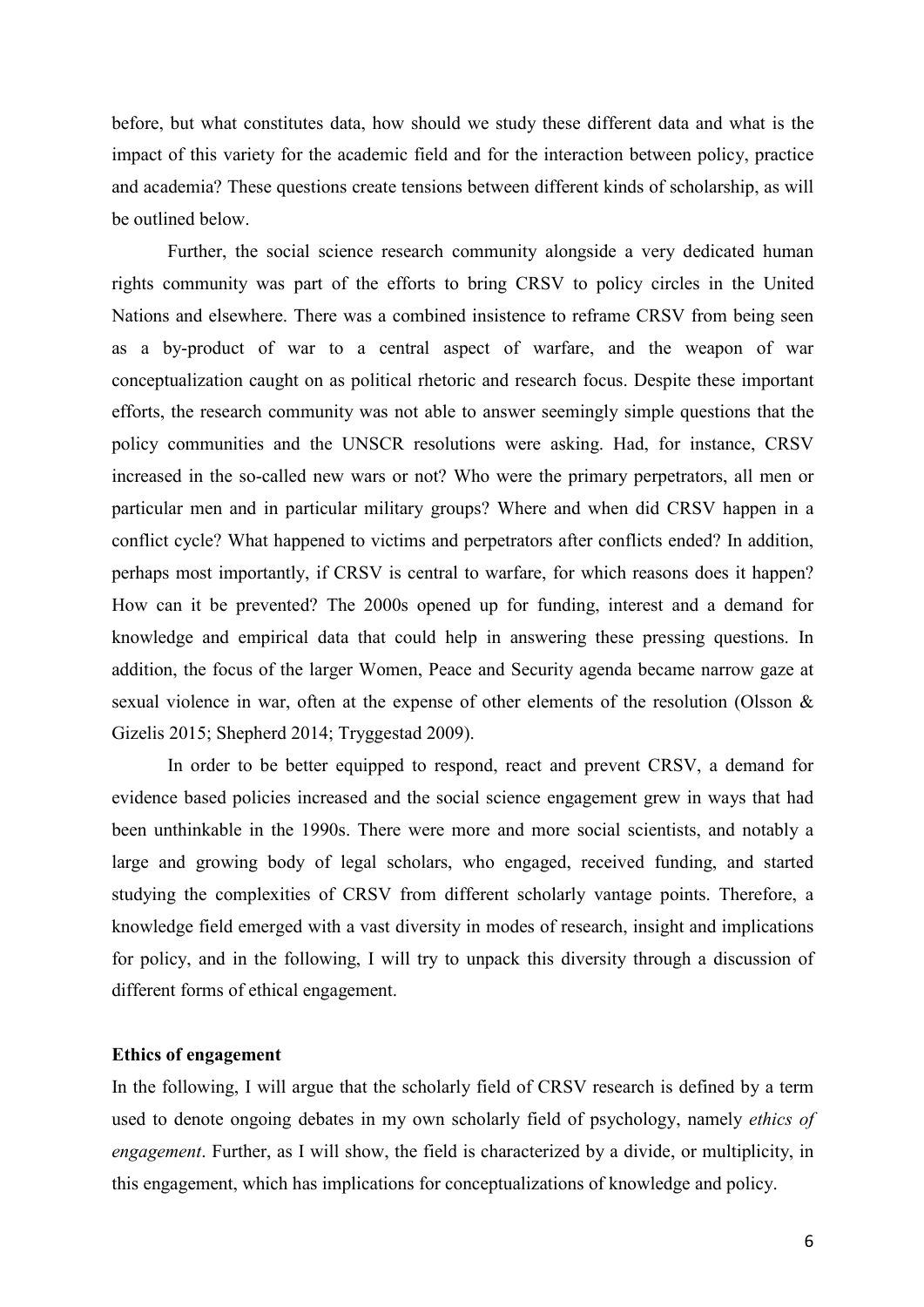Within psychological scholarship, the term *ethics of engagement* is used to denote an ethical reflection which is in contrast to "traditional research ethics […] where participants are treated as objectified data sources, ethics is often reduced to the entry and exit conditions of research participation and is not seen to play any intrinsic role in the research itself" (Smythe, 2015, 128). Like the psychological researcher and practitioner who is ethically obliged to promote knowledge and practice that contributes well-being and avoid harm, the research field of CRSV is largely guided by the same aims, namely to give voice to silenced experiences, to produce knowledge with emancipatory aims and to strive for social justice. As we have learned through studies of Holocaust survivors, an event to be retold and reported is not an accurate imprint of what is remembered. Rather it is a subjective and selective account of what has happened adapted to the context in which it is told, and women may have particularly difficult stories to tell due to gendered norms (Lothe, 2013, 20). Finding the right words, retelling accurately and reporting truthfully can be particularly difficult when it comes to human rights abuses and sexual abuses. By naming and conceptualizing, the people involved come into being as victims, survivors and perpetrators. This can be painful, stigmatizing, and often overshadowed with cultural norms and socio-political implications in both war and after. These dimensions frame the phenomenon of study and research findings, and are constantly subject to debate. In addition, these debates, I will argue, show various ethics of engagement. This engagement again links to notions of *epistemology* and *social justice.* 

## *Ethics of engagement and epistemology*

Ethics is central to everyone who is doing research on sexual violence in war. Everyone who has applied to get ethical approval from a scientific board to conduct research on CRSV has had to demonstrate how the research complies with ethical guidelines and does no harm to research subjects, their families and communities. However, an ethics of engagement is more than mere compliance with established guidelines it "requires critical reflection on all aspects of research and […] practices including the epistemological practices of making knowledge claims" (Smythe, 2015, 130). My own experience when applying for my first research project on sexual violence research in late 1990s Bosnia is a case in point. After three rounds of rejections from concerned funders, I decided to go to the field and ask locally if they thought research on the impact of wartime sexual violence in post war Bosnia was at all feasible. The response I got was overwhelmingly positive and supportive. The project I had developed was as strong and convincing, according to the funders but the concern was that I would harm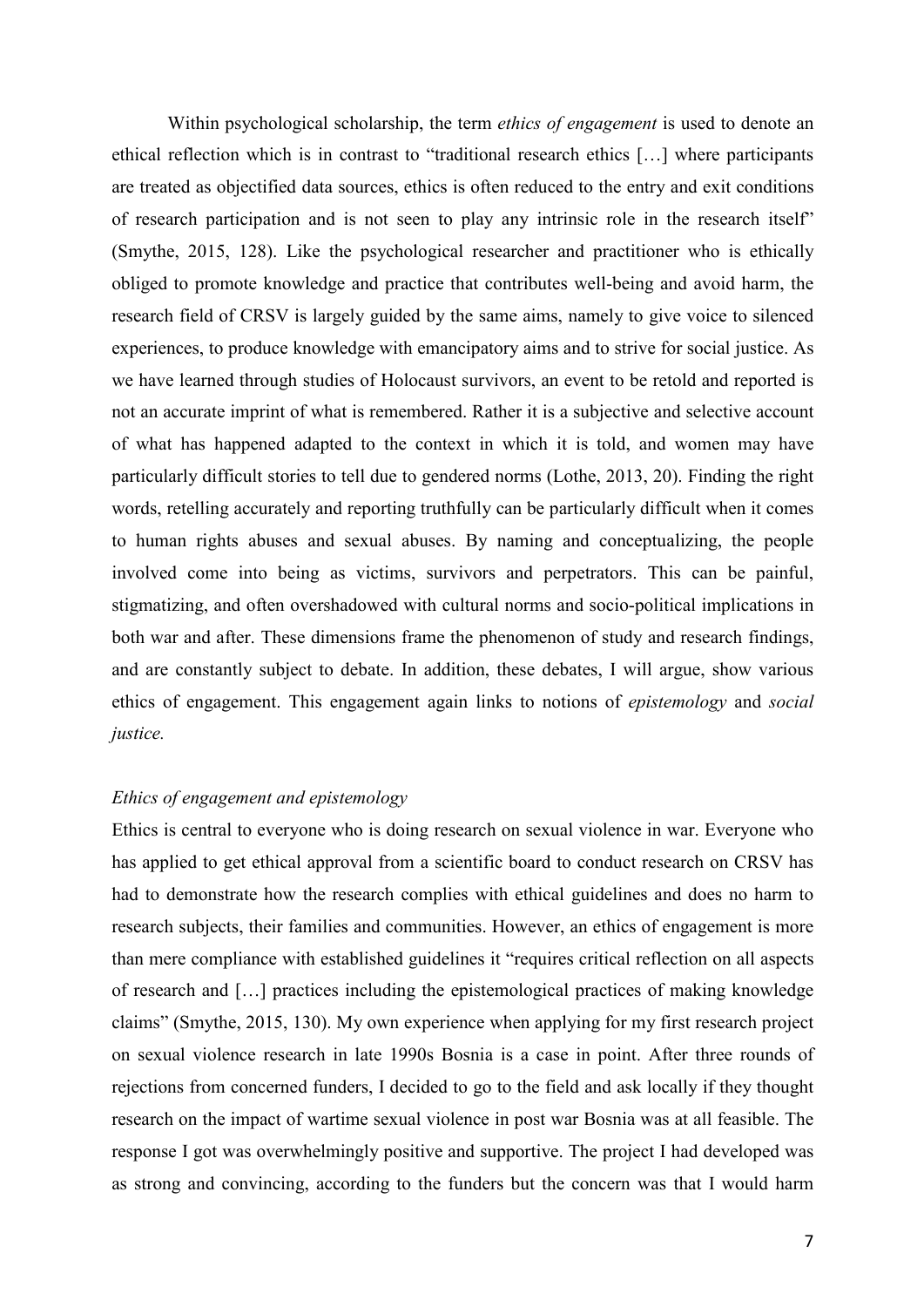research subjects by talking to them about CRSV: The concern from my prospective funders was primarily with me talking to those who had first-hand experience. My counter argument, after having travelled to Bosnia and Croatia and talked to women's groups and NGOs, was that by not allowing research *with* victims/survivors the funders and the ethics board was effectively censoring victims' experiences and voices. This argument resonated with the funders and ethics board, and I received funding. The concern of my funders was how my approach would comply with established ethical guidelines, but when I could present more contextual arguments, along with the argument that silencing the victim voices would also be an ethical consideration, they changed their mind. The critical foundations for this epistemological approach were as an important part of the ethical reflection I had to go through. I relied on the definition of critical epistemology defined by Guba & Lincoln (1994, 111) where they say "critical theory's transactional/subjectivist assumption that knowledge is value mediated and hence value dependent".

Much of the early research on CRSV shared this critical epistemological approach. The aim was to give voice to victims (almost exclusively female), their experiences and sense making, because this was an important value statement, in addition to filling a knowledge gap. This engagement spurred qualitative, case based, and ethnographic research in affected communities (such as Agger 1989; Allen 1996; Arcel 1998; Benderly 1997; Bennett et al. 1995; Chung 1994; Cockburn 1998; Hansen 2001; Kesic 2000; Mezanric 1995; Nordstrom 1996). The research had a clear critical and emancipatory ethical commitment; it had transformative aims in policy as well as research; to improve the situation for women in armed conflict. This research was important in the pre-UNSCR 1325 phase, and it formed the way in which CRSV became situated as knowledge field; notably as a predominantly qualitative field of study where the ethical value based reflections were seen as intrinsic to the nature of study rather than only as a set of extrinsic requirements. The post-UNSR1325 era has, however brought other kinds of research to the fore, based on a different kind of epistemological ethics and engagement.

The new mode of research that entered the stage in the late 2000s grew, in large part, out of the Center for the Study of Civil War (CSCW)<sup>[6](#page-7-0)</sup> at the Peace Research Institute Oslo (PRIO), which was a Center of Excellence on primarily quantitative studies of civil wars. After a decade of counting battle deaths, estimating different kinds of violence and attempts even to predict future civil wars based on intricate statistical analyses, a group of scholars

<span id="page-7-0"></span> $6$  "About the Centre for the Study of Civil War (2002 – 2012)", last modified in 2012, accessed September 26, 2018,<https://www.prio.org/Programmes/Extensions/Centre-for-the-Study-of-Civil-War/About/>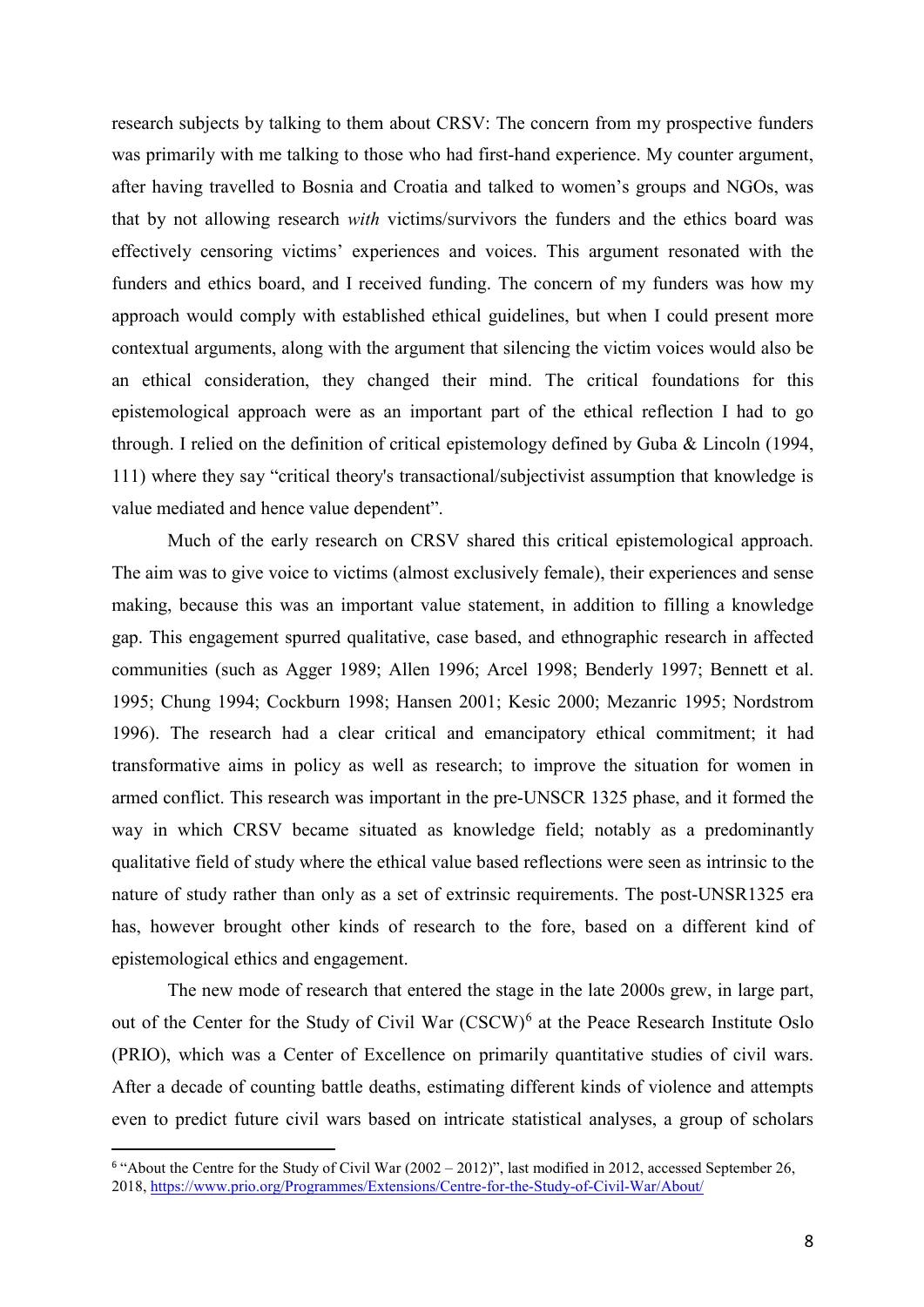were asking whether they could study sexual violence crimes in similar ways. This research, dominated by quantitative political scientists, changed the academic climate in the CRSV research field globally. CRCV research went from predominantly critical and qualitative scholarship taking patriarchal relations as a point of departure for analysis, to a positivist scholarship that had a different ethics of engagement as well as epistemology. These studies zoomed in on the particularities of the war zone and engaged less in exploring patriarchal structures underpinning it. It was particularly the development of the Sexual Violence in Armed Conflict (SVAC) dataset<sup>[7](#page-8-0)</sup>, which epitomized this change. The starting point and motivation for the SVAC project was a critical assessment of the early, critical and qualitative research. They proposed a different approach while thoroughly accounting for the potential shortcomings in their own data gathering, such as possible under and over reporting, and discussions of what actually counts, as the following statement shows:

The current state of knowledge of sexual violence in war-torn societies is very weak. Policy makers cannot effectively intervene to stop sexual violence in war without information on *where* this behaviour is likely to take place, *when* it occurs, who are likely to *perpetrate* the crimes, and who is likely to be *targeted.*  [...] Although there are a variety of biases in the source of data used to gather these details, these may be mitigated through triangulating data, meaning using multiple sources. Despite the challenges in data collection on wartime sexual violence, the Sexual Violence in Armed Conflict (SVAC) project indicates that a global data collection is attainable. (Nordås & Cohen 2011, 3).

The initial dataset covered active conflicts from 1989 – 2009, in total 129 active conflicts and 625 armed actors in these conflicts. The sources for coding were; US State Department Country Reports, Amnesty International, Human Rights Watch. Further, there were six dimensions of coding: prevalence, perpetrators, victims, forms, location, and timing (Cohen & Nordås 2014). The SVAC Dataset includes reports of conflict-related sexual violence committed by the following types of armed conflict actors: government/state military, progovernment militias, and rebel/insurgent forces. They collected data for all years of active conflict and for five years post-conflict. This research was timely and important and it contributed greatly to new conversations with new academic fields as well as policy

<u>.</u>

<span id="page-8-0"></span><sup>7</sup> "Sexual Violence in Armed Conflict Dataset", last modified in 2016, accessed September 26, 2018, <http://www.sexualviolencedata.org/dataset/>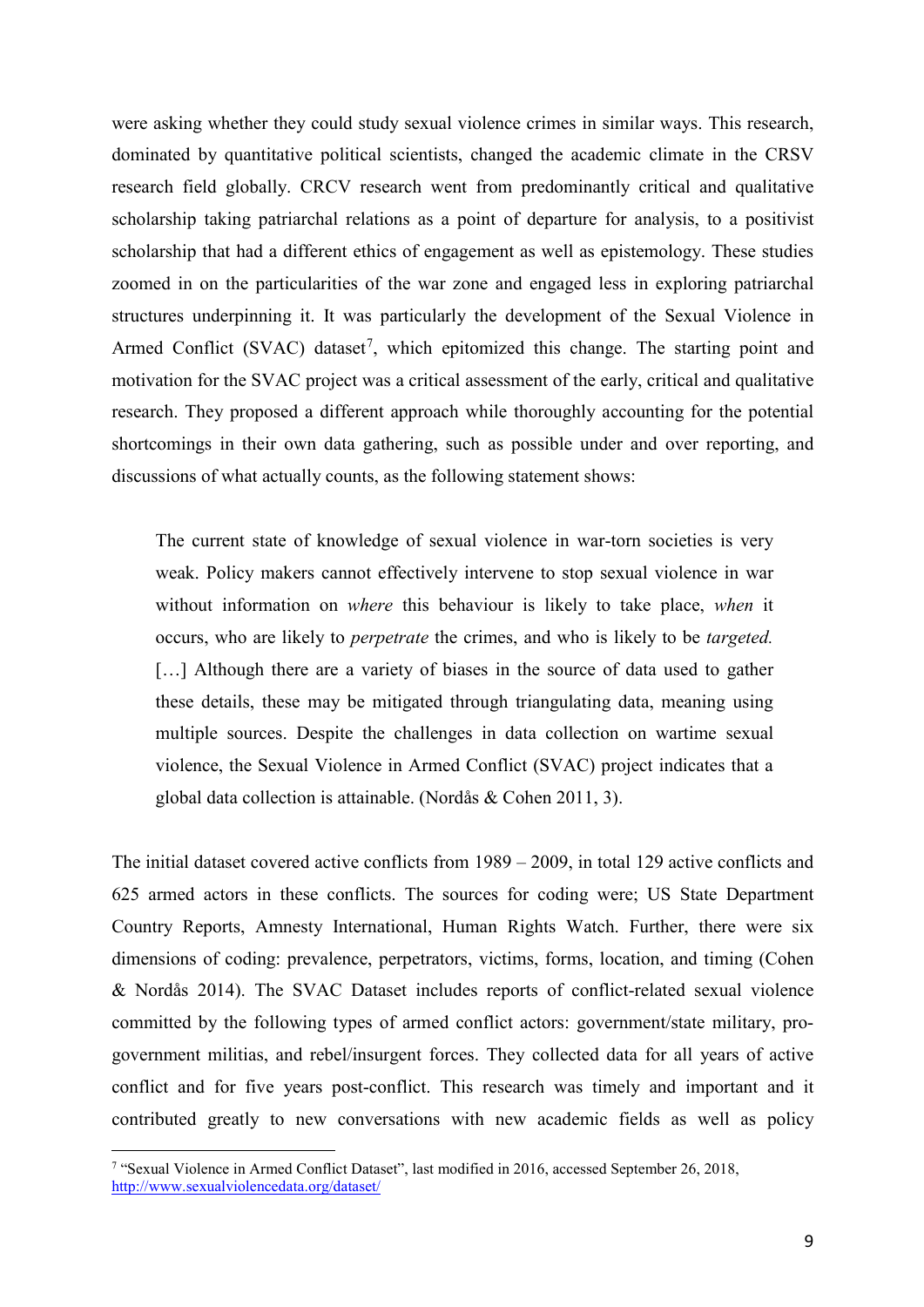audiences. This research enabled a new language for talking about sexual violence in war and it brought, in many ways, CRSV into mainstream politics and political research, exemplified by Peterman, et. al.'s (2011) article in *Foreign Affairs*. Based on a positivistic and dualist approach, particularly in the field of political science, this research resisted the critical/feminist epistemological approach and it was argued, "the research did not presuppose a male perpetrator and a female victim<sup>[8](#page-9-0)</sup>", but that the data would speak for itself. The research did not articulate emancipatory aims on behalf of research subjects, but argued for an ethical engagement for evidence-based policies as articulated below:

Many of these analyses [early studies of CRSV] select on the dependent variable and are not comparative in nature; there is little exploration of 'negative cases' where sexual violence has not occurred [...]. A systematic comparison of conflicts with reports of massive sexual violence to those with little or no sexual violence could illuminate causal mechanisms and root causes […]. However, a lack of reliable cross-national data has hampered the quantitative study of wartime sexual violence […]. Such data can also be a critical tool to improve policy initiatives geared towards decreasing sexual violence prevalence and mitigating its effects [...]. (Cohen & Nordås 2014, 418)

The evidence gathered in these studies (Cohen & Nordås 2015; Hoover Green 2012) spoke to a rhetoric of exceptionalism, a focus on the warzone and the particularities of events, actors and settings in armed conflicts. It spoke less to a rhetoric of continuity where sexual violence in times of war is as a continuation of sexual violence in times of peace. Boesten (2017, 10) summarizes what this turn in the academic literature has entailed, and argues that; "a theoretical construct that helped understanding of the complexity of the relation between sexual violence, gender, nationalism and political violence when most observers thought rape was an inevitable by-product of war (and hence, of the natural and uncontrollable violence and promiscuity of men), and which put rape in war on global policy agendas in the mid– 1990s, is reduced to a simplified, measurable and limiting script that can be eradicated with the correct policy tools and based on the correct evidence". The aim is precision in understanding of the war-zone; its particular strategies and tactics, and what is lost, argues

1

<span id="page-9-0"></span><sup>8</sup> Argument made at the at the Missing Peace Symposium 2013, panel entitled "Methodological Challenges and Opportunities" which can be found at "The Missing Peace Symposium 2013 Sexual Violence in Conflict and Post-Conflict Settings", last modified in 2013, accessed September 26, 2018 <https://www.usip.org/events/missing-peace-symposium-2013>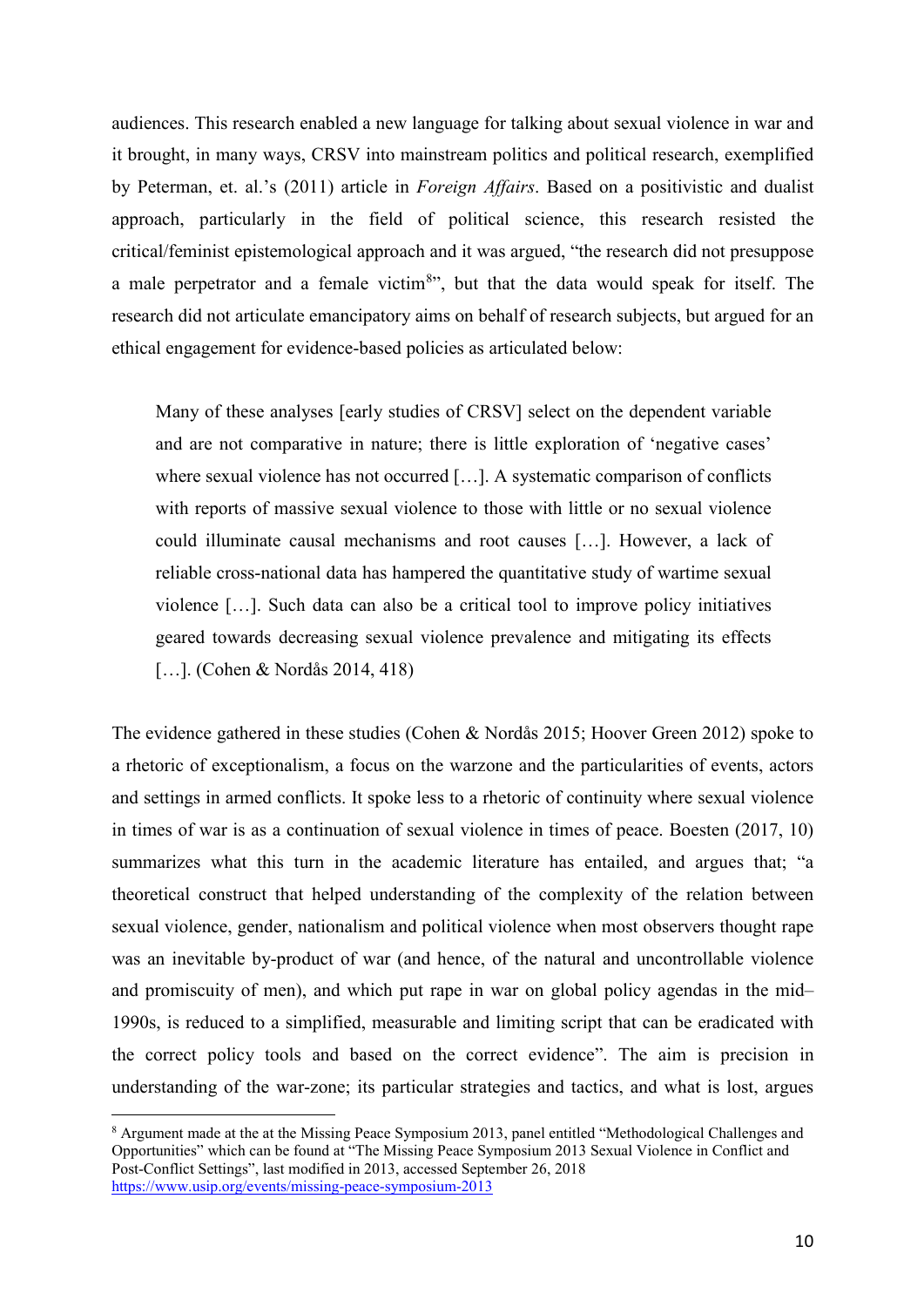Boesten (2017) as well as Davies & True (2015), is a focus on the continuities in gender based violence, including sexual violence, in war and peace. Both approaches address the epistemological concern with the silence breakers, the foundations for which they chose to speak or stay silent, the critical/feminist and the positivist. Whereas the critical/feminist approach sees the silence breaking as a research focus in itself, the positivist approach problematizes this as data issues with impact in reliability and validity. The two different approaches above illustrate that different scholars do not agree on the *explanandum* of study, i.e. what is to be explained (by scholars) and, ultimately, reacted to (by policy makers and practitioners). This is not simply a contestation over different definition used for different studies with different data, but fundamental differences in understandings of the phenomenon of study. Clearly, the diversity of approaches share a strong ethics of engagement, but the implications of this engagement can have different outcomes in policy, practice and further research, as will be discussed further in the next section on social justice.

## *Ethics of engagement and social justice*

At the core of both approaches outlined above is a strong commitment for social transformation to combat CRSV, albeit with somewhat different conclusions, audiences and rhetoric. An inherent aspect of an ethics of engagement in social and political research is, as Wash (2015, 90) points out, to contribute to "transforming social institutions, even in ways that fundamentally challenge the status quo". For CRSV research, this aim has entailed an engagement to end impunity but also toward changing socially gendered inequalities by critically investigating the roles of victims and perpetrators. The challenge is, as state above, how to see the CRSV in the war zone; as exceptionalism or continuity of gendered relations. The fact that the victim/perpetrator dichotomy is clear-cut male/female makes this effort even more complex. Further, this complexity could also challenge notions of good/evil along victim/perpetrator lines as well, where the perpetrator could be both victim and predator and the victim is also a survivor. Sjoberg's (2016) publication is a case in point. Her monograph entitled *Women as wartime rapists: beyond sensation and stereotyping* is an elegant example of how gender analyses of CRSV need to presuppose a particular male – female dichotomy When unpacking these complexities and promoting research for transformation for increased social justice, it is not evident where best to direct policy efforts. Should research focus on the emancipation of victims or on preventions of perpetrators, and in which ways?

Returning again to the pre-UNSCR1325 literature the majority of the authors argued that "any convincing analysis of this phenomenon [CRSV] must have as its basis a clear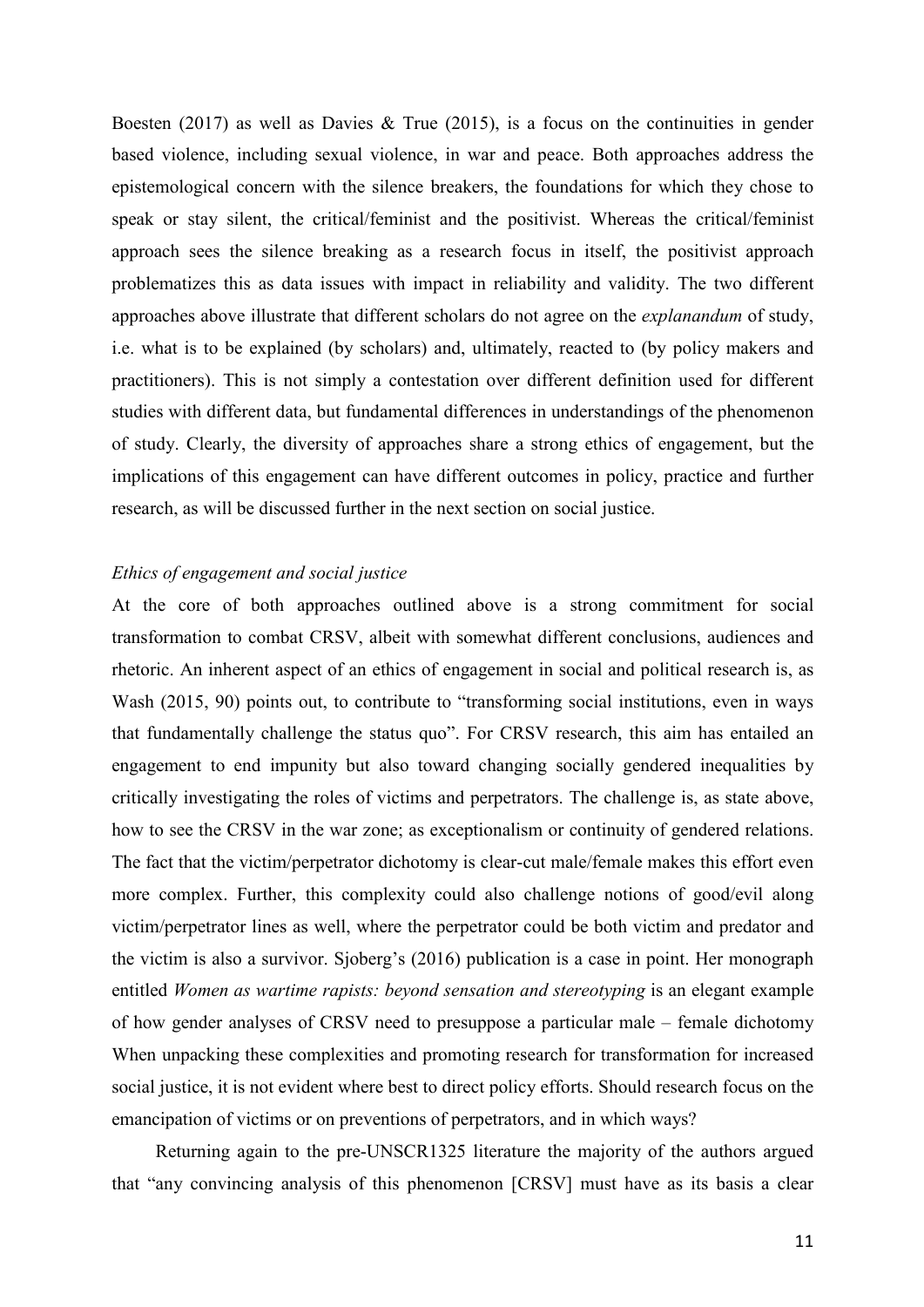gendered understanding of the war-zone" and any analysis that failed to do so would remain incomplete (Skjelsbaek, 2001, 213–214). This view was particularly strong in the "canonized" pre UNSCR 1325 publications. The 'canon', as I saw in it in Author 2001 consisted of Brownmiller (1975); Allen (1996); Copelon (1995); Drakulic (1993); Gutman (1993); MacKinnon (1993); Niarchos (1995); Nordstrom (1996) and Stiglmayer (1994). In addition to facilitating silence breaking of reporting of these crimes, the fight against impunity for perpetrators became central and a strong legal literature grew as a result (such as de Brouwer et al. 2013; O'Rourke 2013; Zawati 2014). Getting perpetrators to justice relied in large part of documentation and giving voice to victims, predominantly women. Houge & Lohne (2017) argue that the end impunity approach has become *the* social justice approach to CRSV at the expense of more comprehensive efforts to address gendered inequalities as a root cause. Based on an analysis of how this aim has been framed in reporting by Human Rights Watch and the UN they conclude that "their diagnosis and prognosis of the issues at stake overlap to the extent that they reinforce and consolidate the end impunity-approach as *the* solution to the problem of conflict-related sexual violence" (Houge & Lohne, 2017, 777). In these attempts lies an oversimplification of complexities in order to strive for the goal of increased social justice, through criminal justice;

The analysis illustrates how the diagnostic, prognostic and motivational framing of conflict-related sexual violence constructs and reinforces criminal law as its proper response. The diagnostic framing emphasizes the tactical use of sexual violence as an illegitimate form of warfare, as well as the opportunities provided by war for individual perpetrators. Both of these diagnoses are presented as emanating from a lack of legal order and law enforcement. The prognosis is further accentuated by the motivational framing that re-presents victims and suffering as in need of—foremost—legal redress and criminal justice. (Houge & Lohne, 2017, 778)

The problem is that nuances and complexities are lost, argue the authors. "By framing conflict-related sexual violence as first and fore-most a criminal—and individualized—act, the multi-layered, complex, social, and collective phenomenon of harm that it also is, is increasingly peeled away from understandings of the problem" Houge and Lohne (2017, 781) conclude. In order to establish data to fit the law, oversimplifications were useful, and quantitative research on CRSV proved helpful for that purpose. The quantitative aim was to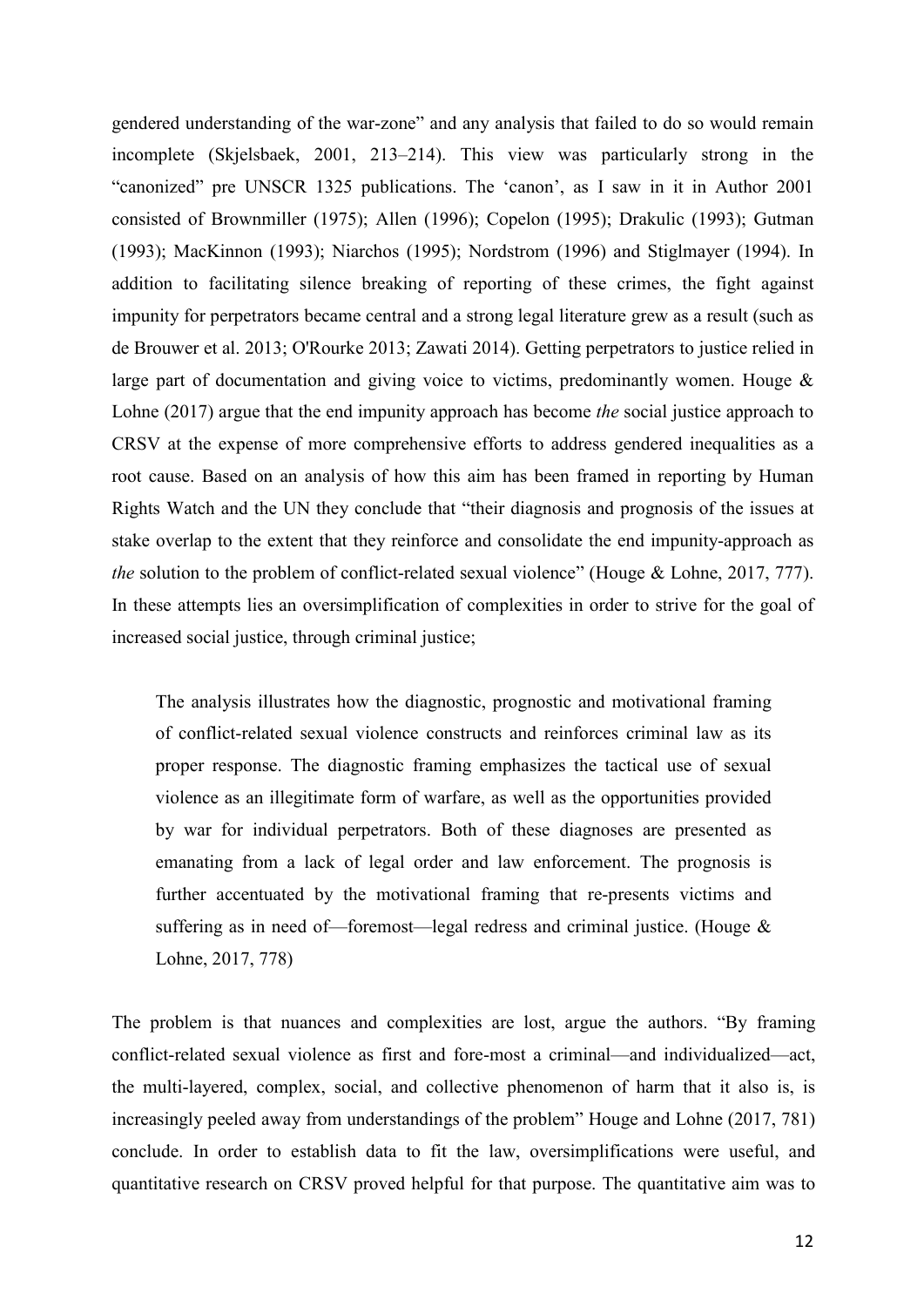get "more precision in determining the patterns and trends of sexual violence in specific conflicts is the only way to seek accountability; after all, if we just say rape in war is endemic, or inevitable, then it is apparently the natural behavior of men, or to-be-expected collateral damage of war", according to Boesten (2017, 3). It was necessary to establish agency for the perpetrators and assess guilt and responsibilities accordingly. The unintended side effects of these social justice efforts were that "the problem with the narrative authority of the end impunity mantra is not that ending impunity is irrelevant. Rather, it is not the solution its proponents claim it to be" (Houge & Lohne, 2017, 783), criminal prosecution as a means to achieve social justice does not address the underlying inequalities. . While this critique is valid, criminal prosecution as well as the quantitative turn also brought a complex gendered reality to the fore. The massive documentation in court cases, as well and in quantitative databases, challenged perpetrator/victim and male/female dichotomies, a challenge that the early literature based on a critical epistemological feminist approach did not address in full. The early literature's claim for social justice was through emancipations of female victim's voices, and sidelined male victimization. However, the cases before the international criminal prosecution mechanisms, and especially International Criminal Tribunal for the former Yugoslavia (ICTY), have shown substantial numbers of male victims. These included men forced into perpetrator roles in detention settings, such as in the Duško Tadić case, and as regular victims of these crimes. When the NGO response has been towards women, children and their families, then there are few places for these male victims for psychosocial support. This way of responding has structurally incapacitated male victimization policy responses.

A more complex understanding of victimization also brought a more complex understanding of perpetration. Cohen et al. (2013) warns against a set of misconceptions regarding the perpetrators, that they are always men; that sexual violence is more common among rebel groups than state militaries; that given an opportunity, men will rape; and that it is combatants who always perpetrate sexual violence. The ways in which they address these misconceptions is by discussing definitional and measurement challenges, which need to be "more systematically addressed if we are to continue our progress toward a full understanding of wartime sexual violence" (Cohen et al. 2013, 11). Their scholarly aim, however, appears to be to come to a "full understanding" of sexual violence crimes. This would entail closing identified research gaps such as exploring, "how and why groups do not use sexual violence [...], which types of formal and informal armed group institutions promote sexual violence as a practice; the conditions under which commanders (at lower as well as high levels) adopt rape as a strategy; and why many commanders believe the cost of prohibiting sexual violence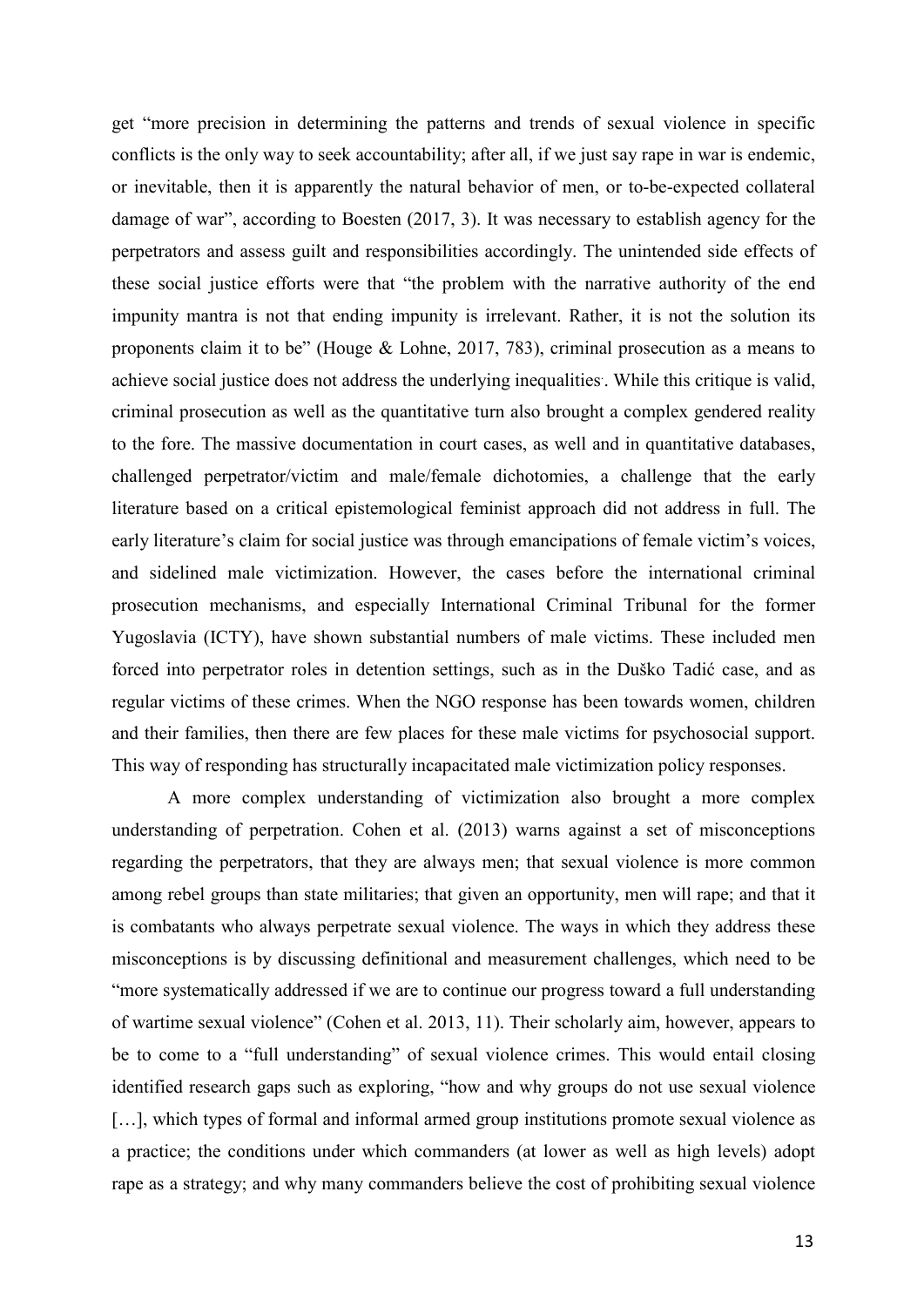is high" (Cohen et al. 2013, 13). A full understanding is a laudable goal, but as the authors state in their conclusion, "direct on the ground engagement and service provision rightly take precedence" (Cohen et al. 2013, 13), suggesting that this as a goal is, perhaps, unattainable, and leaving it open how these efforts link to social justice aims. Another way of generating knowledge about sexual violence perpetrators, therefore, can be as Eriksson Baaz and Stern (2009; 2013) have done; by extensive fieldwork and qualitative interviews on the ground, in their case in the DRC. Eriksson Baaz and Stern (2009) were able to detect discourses of different forms of rape, based on a discourse analysis of interviews with 193 people in 43 group interviews. They identified "lust rapes" (which were seen as more "normal", i.e. not linked to the conflict pattern) and "evil rapes" (which happened in conjunction with other forms of war violence in the armed conflict). Their aim was not to reach a full understanding, or a grand theory, of the phenomenon of sexual violence perpetration, but rather to illuminate how "perpetrators, themselves, understand their violent crimes" (Eriksson Baaz & Stern, 2009, 496). They argue further that, "the soldier's testimonies must be seen as a product of the particular context of the DRC - a warscape which has its local particularities, but which must also be seen as a reflection of the warscapes in diverse contexts which are crafted out of the increasingly globalized context of militarization and attendant notions of 'normal' heterosexual masculinity" (Eriksson Baaz & Stern 2009: 515). Leiby (2009) provides yet another approach by combining methods and comparing cases: sexual violence in Guatemala and Peru. The basis for her work is a quantitative coding of the published reports from the truth and reconciliation commissions in both countries, supplemented by fieldwork. Her focus is on the state as perpetrator, and more specifically on how the "state either explicitly encouraged, condoned, or at the very least had knowledge of the crimes being committed" (Leiby 2009, 456). In concluding her work she asks whether there are differences "in rebel groups – such as their size, their proximity to civilian populations, their resource base or their politico-military strategy – that make some more likely to commit these kinds of human rights abuses? Do these factors in turn make the state more likely to use sexual violence?" (Leiby 2009, 466). As both of the latter studies show, their findings are local, but their aims are global in that they situate their findings within different conceptual aims for understanding sexual violence perpetration. Eriksson Baaz and Stern's (2009) do this by linking their findings to globalized understandings of militarization and heterosexual masculinity and in Leiby (2009) by focusing on the mechanisms that enables sexual violence perpetration and its instrumental gain in armed conflict. In other words, these studies present different pathways to conceptualizing social justice for different kinds of victims and perpetrators, through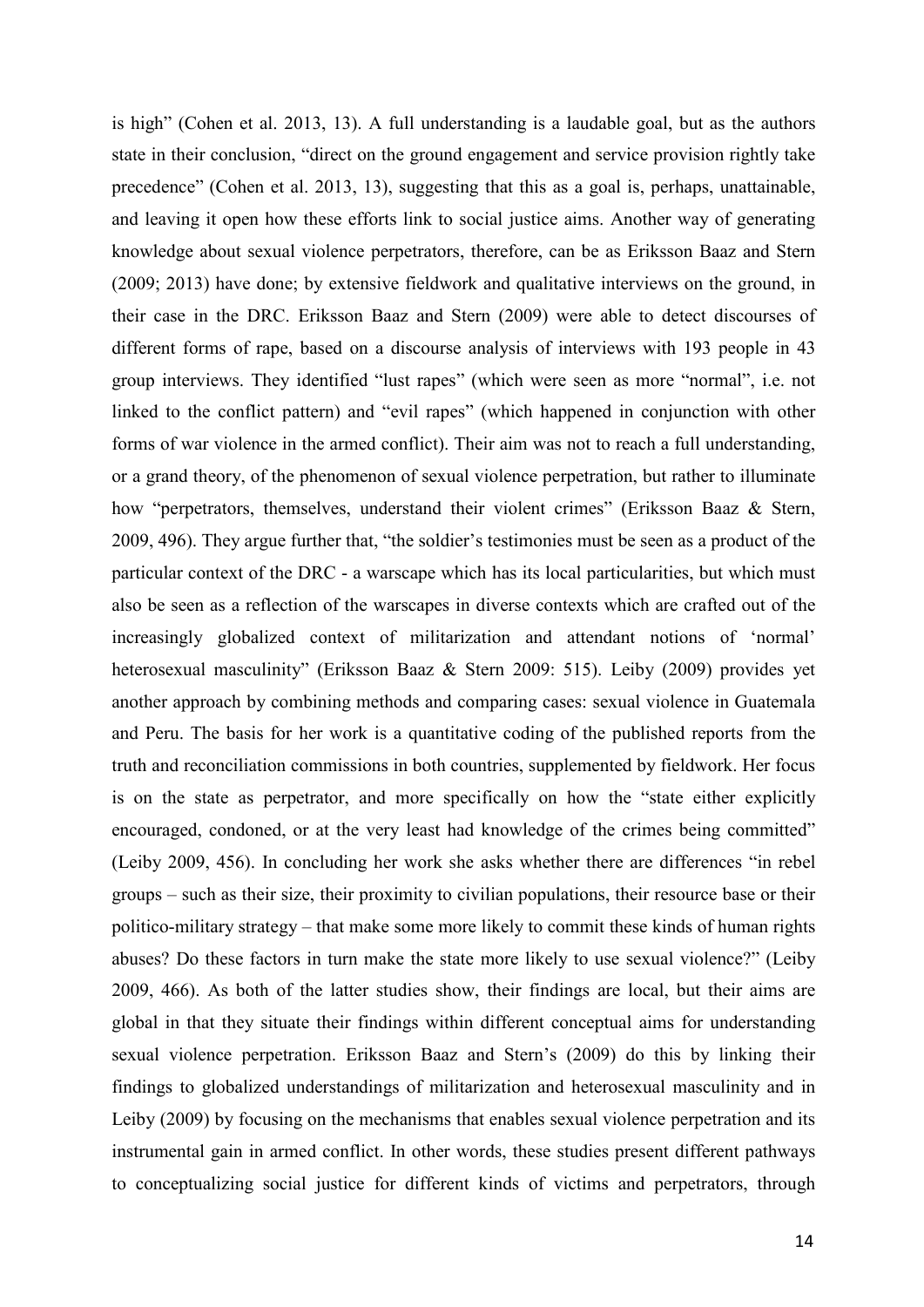resisting gendered dichotomies, and suggesting multiple layers of perpetration. Engaging in research on sexual and gender based violence in armed conflict for the purpose of social justice and transformation sets up various challenges for the researchers; their choice of questions to ask, the data and voices that are given weight and not the least how the research is communicated and translated to wider audiences.

Nevertheless, how to give voice to perpetrators poses new ethical difficulties for the researcher, especially when the perpetrator expresses views, attitudes and admits having committed international crimes. How should the researcher represent these views from an ethically engaged perspective where social justice is a defined goal? Consider the following guidelines that Norwegian scholars need to relate to;

[r]esearchers must show respect for the values and views of research subjects, even if they differ from those generally accepted by society at large. Researchers should not ascribe irrational or unworthy motives to anyone without providing convincing arguments for doing so (Norwegian Guidelines for Research Ethics in the Social Sciences, Law and the Humanities, 2006, 20).

The wish to better understand and address perpetrators formulated in the UNSCR resolutions asking for specific studies on military cultures, military leadership and more. There is different emphasis on this in in different Security Council Resolutions such as in UNSCR 1820 which focuses on military disciplinary measures (Action point 3), criminal prosecution (Action point 4) and prevention measures (Action point 15). UNSCR 1888 focuses on the appointment of and SRSG to ensure coherent and strategic leadership (Action point 4) and clearer identification of perpetrators (Action point 7). UNSCR 1960 focuses on listing parties to armed conflict that are credibly suspected of committing or being responsible for acts of rape or other forms of sexual violence (Action point 3). The emerging field of studies on peacekeepers sexual exploitation and abuse (SEA) is also a response to this call for knowledge on perpetration of CRSV and provides a hopeful field for further understanding and policy change. This shift is a response to a general lack of empirical knowledge on perpetrators, increased attention by the United Nations Security Council on how to prosecute and prevent perpetrators, and lack of conceptualization of the sexual violence perpetrator as opposed to other crimes committed by soldiers in wartime.

## **A troubled epistemic community**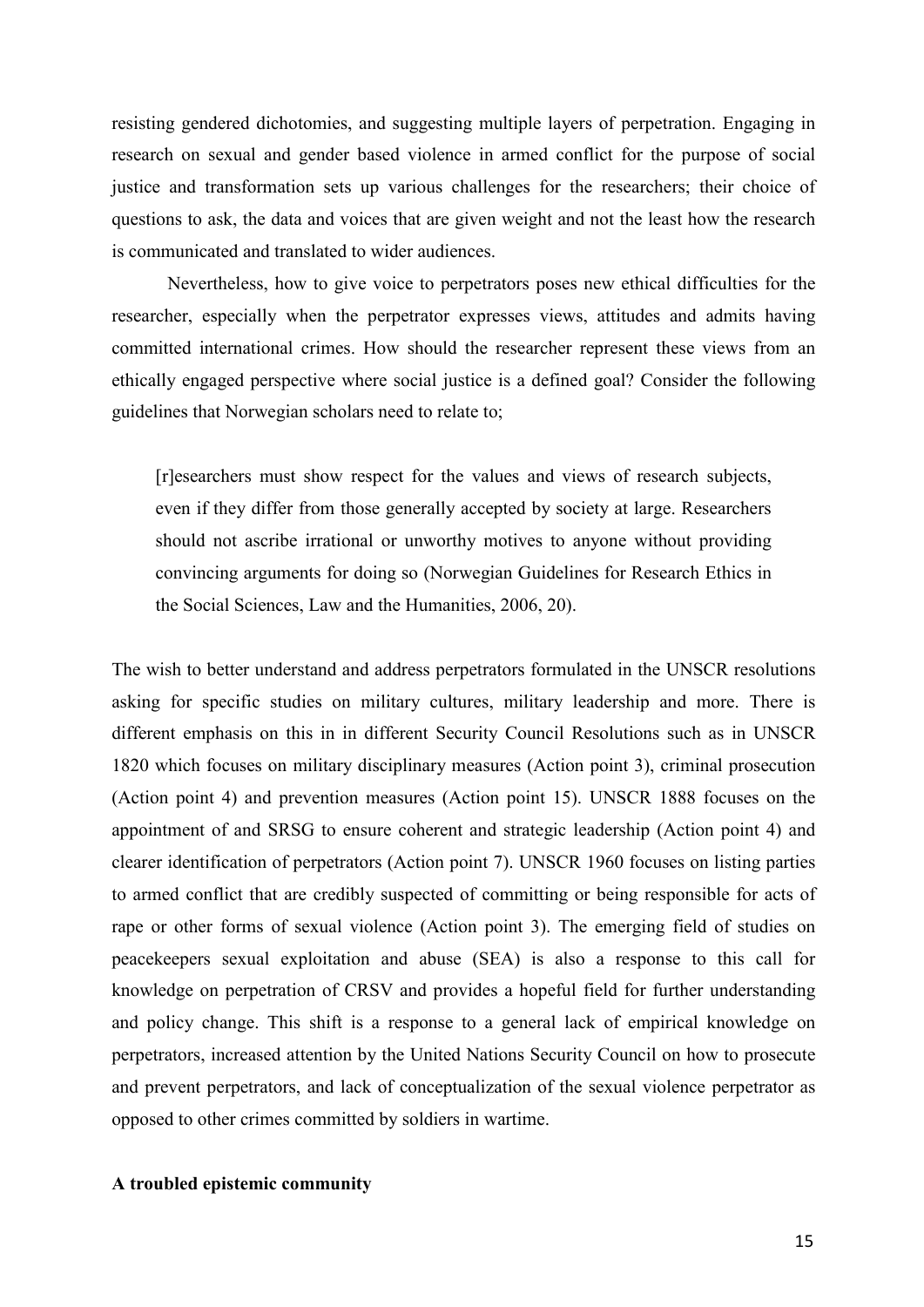The different approaches outlined above constitute a particular epistemic community with a shared goal, to prevent perpetrators and protect victims; but with different prescriptions of how to get there. If we look at the definition of an epistemic community provided by Haas (1992, 3) these differences becomes clear. He states that; "an epistemic community may consist of professionals from a variety of disciplines and backgrounds, they have (1) a shared set of normative and principled beliefs, which provide a value-based rationale for the social action of community members; (2) shared causal beliefs, which are derived from their analysis of practices leading or contributing to a central set of problems in their domain and which then serve as the basis for elucidating the multiple linkages between possible policy actions and desired outcomes; (3) shared notions of validity - that is, intersubjective, internally defined criteria for weighing and validating knowledge in the domain of their expertise; and (4) a common policy enterprise -that is, a set of common practices associated with a set of problems to which their professional competence is directed, presumably out of the conviction that human welfare will be enhanced as a consequence". In sum, the epistemological differences make the sexual and gender based violence in armed conflict research community a somewhat distinct epistemic community; it shares a value-based rationale for knowledge production and aims for social change, but departs in notions of validity and methodology. Does it then constitute an epistemic community? I will argue that yes, it does but not exactly in the way suggested by Haas (1992) above.

First, the epistemological differences are clear, but not mutually exclusive. There is a distinction between trying to understand the intersectionality between gender and violence through transactional methodologies, i.e. qualitative approaches based on interactions and sense making with research subjects, versus a dualist approach focusing on observed events by various actors in time and space. The differences complement each other and mutually enrich each other. Further, it seems that different approaches and different scholarly disciplines, carry with them different repertoires of preparedness to face the ethical engagement and challenges CRSV research can entail. Different fields of scholarship may have different forms of preparedness, language or maybe even an academic culture to articulate impacts of CRSV research on themselves. The positivistic ideal of detachment, neutrality and objectivity is part of this picture and sets individual researchers up for difficulties when confronted with devastating human rights violations such as CRSV. When strong emotions arise, through reading about, coding, or talking to people who have been impacted by CRSV (as victims or perpetrators), it may create a feeling of being unprofessional, non-scientific and too subjective. As the scholarly field has evolved in the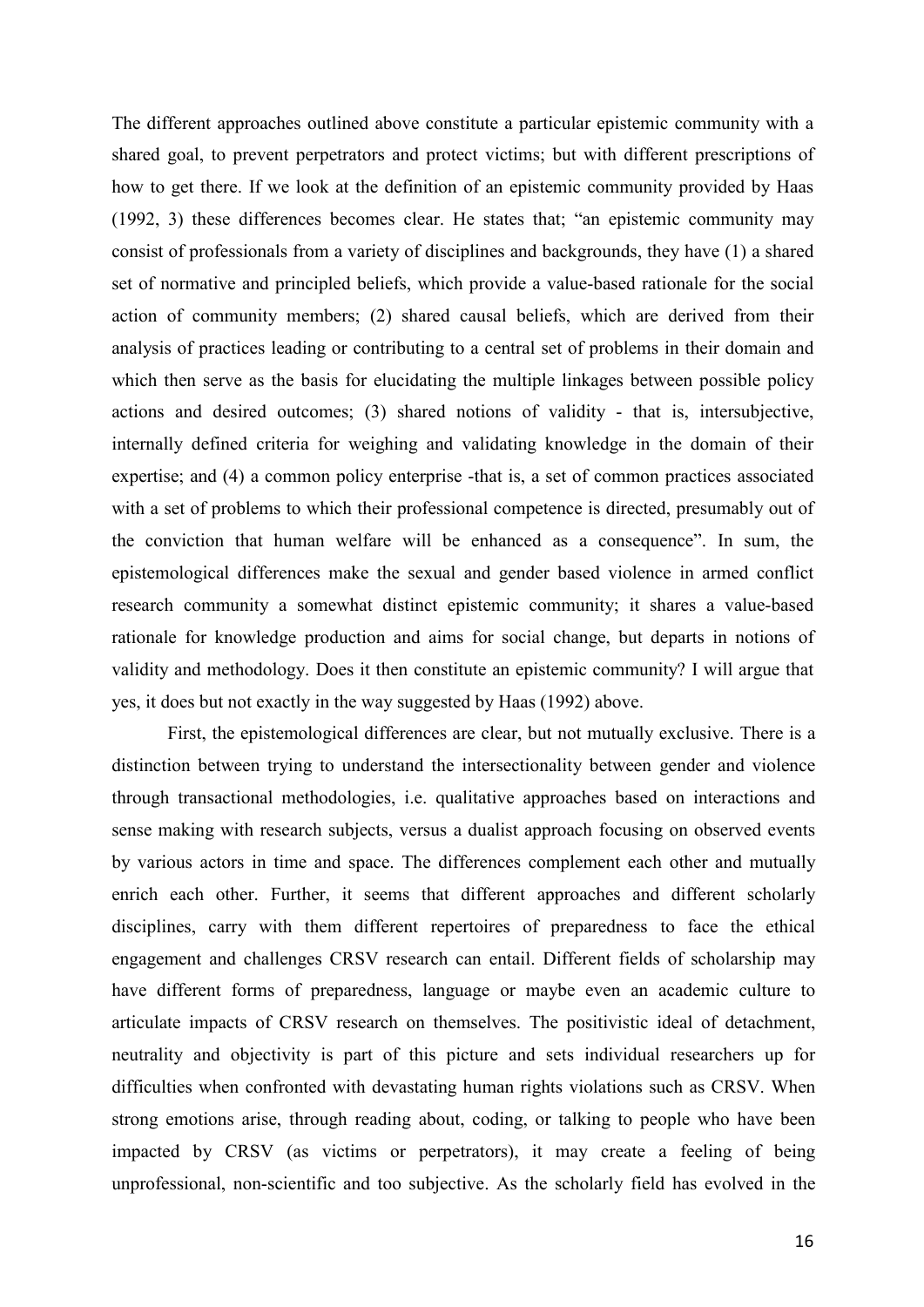2000s, it is important to reflect more of the ethical implications of this research engagement, not only in technical methodological terms, but also on the research community at large, as Campbell (2013), Karstedt (2002) and Simic (2017) have argued before. It is important to know whether researchers who engage in CRSV underplay the impact the research have on them in order to appear strong and confident in a competitive research environment. Do they fear asking certain questions because they are painful to ask, difficult to study and maybe even harder to describe and make scientific? Can these discomforts be part of the reason why the quantitative turn had been so appealing? Does the quantitative turn enable researchers and policy makers alike to address CRSV without having to grapple with messiness of CRSV? These dilemmas have scholarly impact, they make us look for certain elements of CRSV and possibly overlook others. It is not just a question of epistemology, and methodology, but perhaps our ethical requirements also hinder a fuller and more complex understanding of CRSV? Does the ethics of engagement, the fact that most scholars whether qualitative or quantitative, wish to impact policies and practice, to produce knowledge that can help prevent, protect and mitigate CRSV, produce certain forms of blindness? Could this explain why male victimization and survival as well as perpetration of CRSV is studies less than female victimization?

Second, there is still an uncertainty as to what the phenomenon of study is. What is the research community trying to explain and improve? What is actually sexual and gender based violence in armed conflict, and equally important, what is not? What should first responders report and assist and what should researchers look for when trying to get data to advance knowledge and inform policies? In her attempt to provide knowledge for policy makers Wood (2014) notes the following:

…by "conflict-related sexual violence" I mean sexual violence by armed organizations during armed conflict. By "armed organizations" or "armed actors" [...], I mean State actors (military, police, paramilitary organizations under the direct command of other State actors) and non-State actors (rebel and militia organizations). […] By "sexual violence" I refer to sexual violence as defined by the Rome Statute of the International Criminal Court, which includes "[r]ape, sexual slavery, enforced prostitution, forced pregnancy, enforced sterilization, or any other form of sexual violence of comparable gravity". (Wood 2014, 458-459)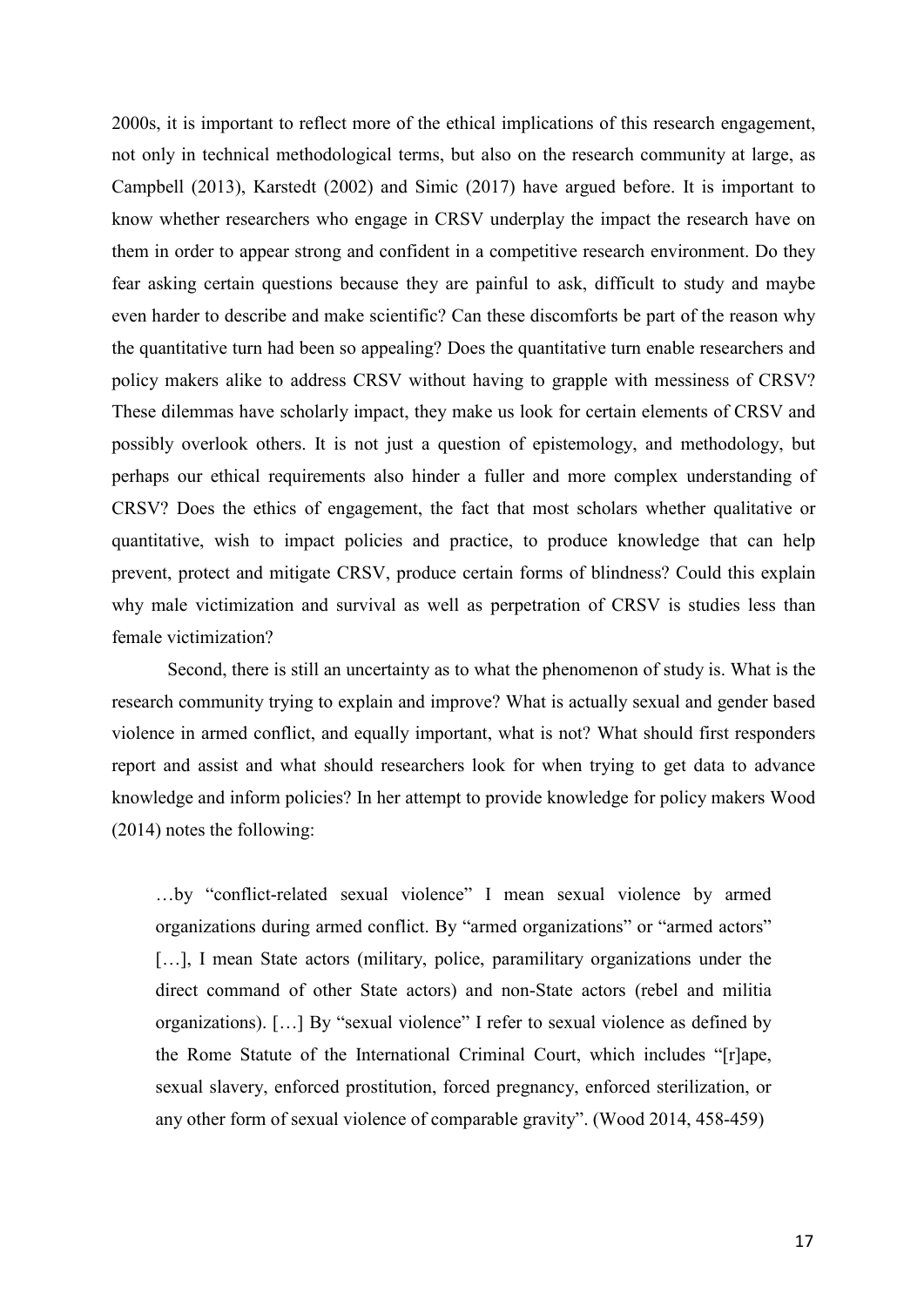Wood places definitional emphasis on sexual actors and actions in the armed context. In her outline of points that policy makers need to consider her aim is that "[p]olicy informed by recent research on conflict-related sexual violence should be better able to prevent or mitigate its occurrence" (Wood 2014, 478) and proceeds to present a list of 10 recommendations for how to create better prevention and mitigation strategies. It is the armed groups, i.e. the perpetrators who commit, and equally important those who do not commit, that are in focus. Wood (2014) asserts that CRSV is not inevitable, and points to the fact that there are armed groups who do not commit CRSV and urges academics and policy makers alike to learn from those who do not commit these crimes as much as from those who do.

Others who also aim to provide advice to responders define CRSV somewhat differently. Health and Human Rights Info (HHRI 2014) is a case in point. In a manual they have produced for first responders to CRSV they provide a whole section on definitions where the aim is to "clarify the connection between gender-based violence  $(GBV)^9$  $(GBV)^9$  and sexual gender-based violence (SGBV) in war, why this has been described as a 'weapon of war', and how it affects both individuals and society" (HHRI 2014, 12). This definition demonstrates a different take on attempting to conceptualize the phenomenon, and help first responders how to react. They are told to see a phenomenon that is based on gender inequalities and asymmetric power relations and culture, such as in this definitional outline:

Rape is described as a 'weapon of war' because it is used to destroy communities from the inside. Women in many societies are responsible for caring for both the young and the old, and in times of war they may earn the family income. The humiliation of women also humiliates their men, who have been unable to protect them. Rape destroys trust and disrupts social networks. After rape, many women are marginalised, stigmatised, and isolated. Rape in war and forced pregnancies are also used for ethnic cleansing, to demonstrate power and destroy the enemy. GBV in war has very serious consequences. […] It is therefore vitally important to provide help and assistance to survivors, to restore their dignity and selfrespect, and create conditions in which they feel protected and belong in a community. (HHRI 2014, 12)

1

<span id="page-17-0"></span><sup>9</sup> United Nations Declaration on Violence Against Women defines GBV as; "any act of gender-based violence that results in, or is likely to result in, physical, sexual or psychological harm or suffering to women, including threats of such acts, coercion or arbitrary deprivation of liberty, whether occurring in public or private life." "General Assembly", last modified December 20, 1993, accessed September 26, 2018 <http://www.un.org/documents/ga/res/48/a48r104.htm>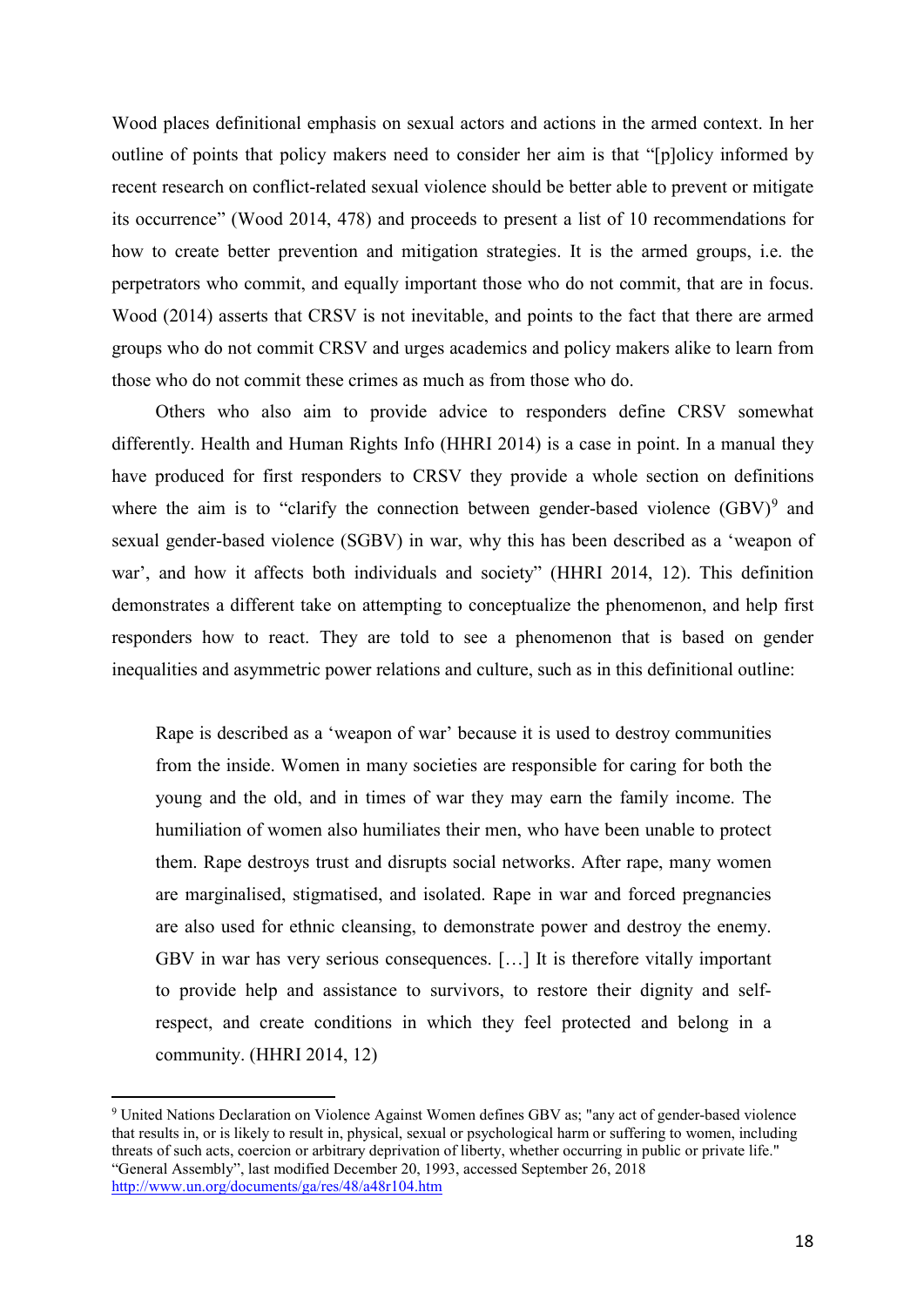In this definitional overview, the focus has shifted from sexual actors, actions and the armed context, to power inequalities between men and women, within and outside of the armed conflict context. The phenomenon to be dealt with is a violent and sexual attack on women's social and cultural subordinate roles. The first responders, in this case in the HHRI and their attempts to mitigate PTSD with survivors and victims, are presented to a phenomenon that is framed as a gendered continuity of violence and inequalities, and they are urged to tailor their response accordingly.

How to best frame the phenomenon is notoriously complex. Enloe (2000, 108) writes that 'rape evokes the nightmarishness of war, but it becomes just an indistinguishable part of a poisonous wartime stew called "lootpillageandrape". Any attempt to untangle the 'lootpillageandrape' nexus to make the impact of rape clearer and more visible is a political endeavour, warns Enloe, who continues by saying that such efforts are both difficult and complex. And indeed they are, and one could argue that two different discourses about CRSV have developed since Enloe wrote about this in 2000. While the "rootpillageandrape" might render rape invisible, it still suggests that CRSV is part of a repertoire of violence. Moreover, against this there exists another discourse that highlight "rape as a weapon of war", a conceptualization with which many scholars have taken issue. Not because it is necessarily a wrong definition, but it has become an exclusive optic through which CRSV is understood. Eriksson Baaz & Stern (2013) devote a whole chapter in their book on the framing of CRSV in the DRC and elegantly explain, historically, the political power embedded in this particular narrative. The conceptualization was powerful to put CRSV on the agenda of the UN Security Council; it became an issue for international peace and security concerns and redefined perpetrators, victims and actors. However, the discourse also runs the risk of framing the phenomenon in ways that inhibit other forms of understanding and studying perpetrators, victims and actions. "This dominant framework reproduces a limited framework through which we can hear, feel and attend to the voices and suffering of both those who rape and those who are raped (Eriksson Baaz & Stern 2013, 2). Kirby (2013) echoes this concern and asserts that the weapon of war narrative by no means should be seen as *a* gendered analysis, but as a different feminist approach where the concepts of gender, power and politics are debated as well. The challenge then, is to show how this form of violence and assault is seen as part of a continuum in peace, war and post war (Boesten 2014; Houge & Skjelsbæk, 2018) "without undermining the possibility of interventions to address such violence" (Boesten, 2017, 2). How can we maintain a gendered focus without being stuck in gender binaries that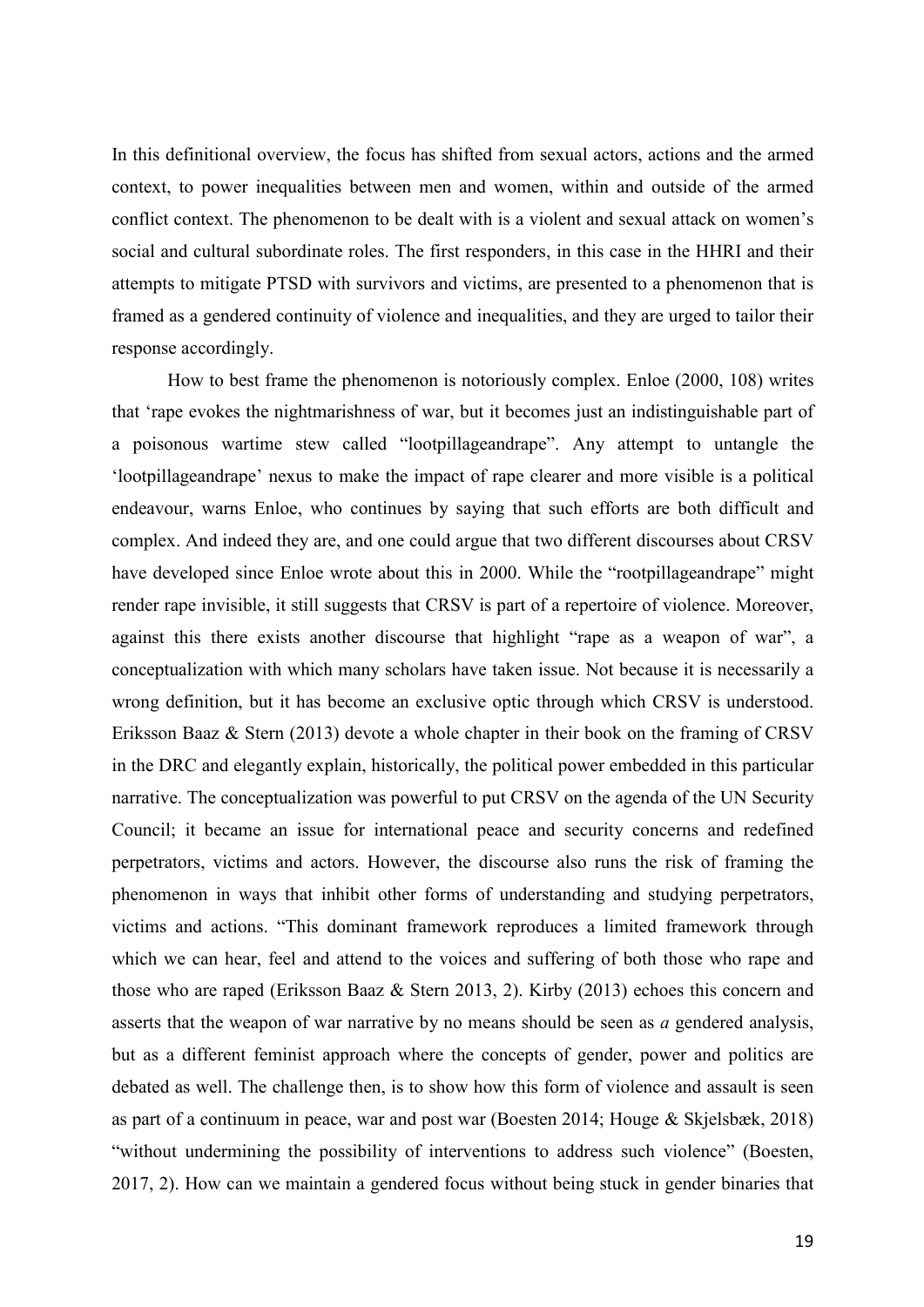might cloud conceptions and empirical observations? These differences, and contentions run through the social science and policy related debates and engages scholars and practitioners in different ways. However, do these differing ways of framing the phenomenon necessarily need to be in conflict with each other? Could they, possibly, complement and expand each other?

Finally, the close connection to policy and practice leaves an ethical concern for the interpretation of research findings; their use and misuse. While there is a demand for knowledge for policy makers, there is often dissatisfaction amongst scholars of how research is seen, understood, or used. This is by no means unique to the CRSV field; it cuts across all of academia<sup>10</sup>. Still, there is interdependence between policy and research that can, at times, be troublesome. One example of how social science scholarship and policy scholarship has collided was the publication of the Human Security Report (HSR) in 2012 entitled *Sexual Violence, Education, and War: Beyond the Mainstream Narrative*. The report stirred a controversy over the claim that the focus on CRSV was exaggerated through claims such as; "[i]n the majority of conflict countries, reported levels of sexual violence are far lower than the mainstream narrative suggests", without adequately discussing why it is that the numbers on male and female victimization is low. Further, the authors of the report argued, "the evidence suggests that the level of sexual violence worldwide is likely declining, not increasing as claimed by senior UN officials." (HSR 2012, *Introduction*). These claims were met with fierce resistance from qualitative and quantitative scholars alike (Krystalli 2014). The qualitative response<sup>[11](#page-19-1)</sup> was that the report misrepresented the difficulties entailed in reporting and on that basis drew misguided conclusions. The qualitative response was that reporting CRSV is difficult for social reasons, cultural reasons, and personal reasons and for language reasons. It may not always be the case that victim/survivor whether male or female has the necessary vocabulary to correctly identify what has happened to them. This can be particularly difficult for young victims who are sexually inexperienced, in any culture whether it is peace or war. The quantitative critique<sup>[12](#page-19-2)</sup> went even further and claimed that it was simply

<span id="page-19-1"></span>201[8,http://blogs.lse.ac.uk/impactofsocialsciences/2014/07/17/research-impact-policy-symbolic-instrumental/](http://blogs.lse.ac.uk/impactofsocialsciences/2014/07/17/research-impact-policy-symbolic-instrumental/) <sup>11</sup> See "The Dangerous Arguments in the 2012 Human Security Report: Moving the Debate Away from the Academics and the Wonks", last modified March 7, 2013, accessed September 26, 2018 [http://sites.tufts.edu/reinventingpeace/2013/03/07/the-dangerous-arguments-in-the-2012-human-security-report-](http://sites.tufts.edu/reinventingpeace/2013/03/07/the-dangerous-arguments-in-the-2012-human-security-report-moving-the-debate-away-from-the-academics-and-the-wonks/)

<span id="page-19-0"></span><sup>&</sup>lt;sup>10</sup> See "Research impact on policy-making is often understood in instrumentalist terms, but more often plays symbolic role", last modified June 17, 2014, accessed September 26,

[moving-the-debate-away-from-the-academics-and-the-wonks/](http://sites.tufts.edu/reinventingpeace/2013/03/07/the-dangerous-arguments-in-the-2012-human-security-report-moving-the-debate-away-from-the-academics-and-the-wonks/)  $\frac{12}{12}$  See "Is Wartime Rape Declining On a Global Scale? We Don't Know — And It Doesn't Matter", last

<span id="page-19-2"></span>modified November 1, 2012, accessed September 26, 2018, [http://politicalviolenceataglance.org/2012/11/01/is](http://politicalviolenceataglance.org/2012/11/01/is-wartime-rape-declining-on-a-global-scale-we-dont-know-and-it-doesnt-matter/)[wartime-rape-declining-on-a-global-scale-we-dont-know-and-it-doesnt-matter/](http://politicalviolenceataglance.org/2012/11/01/is-wartime-rape-declining-on-a-global-scale-we-dont-know-and-it-doesnt-matter/)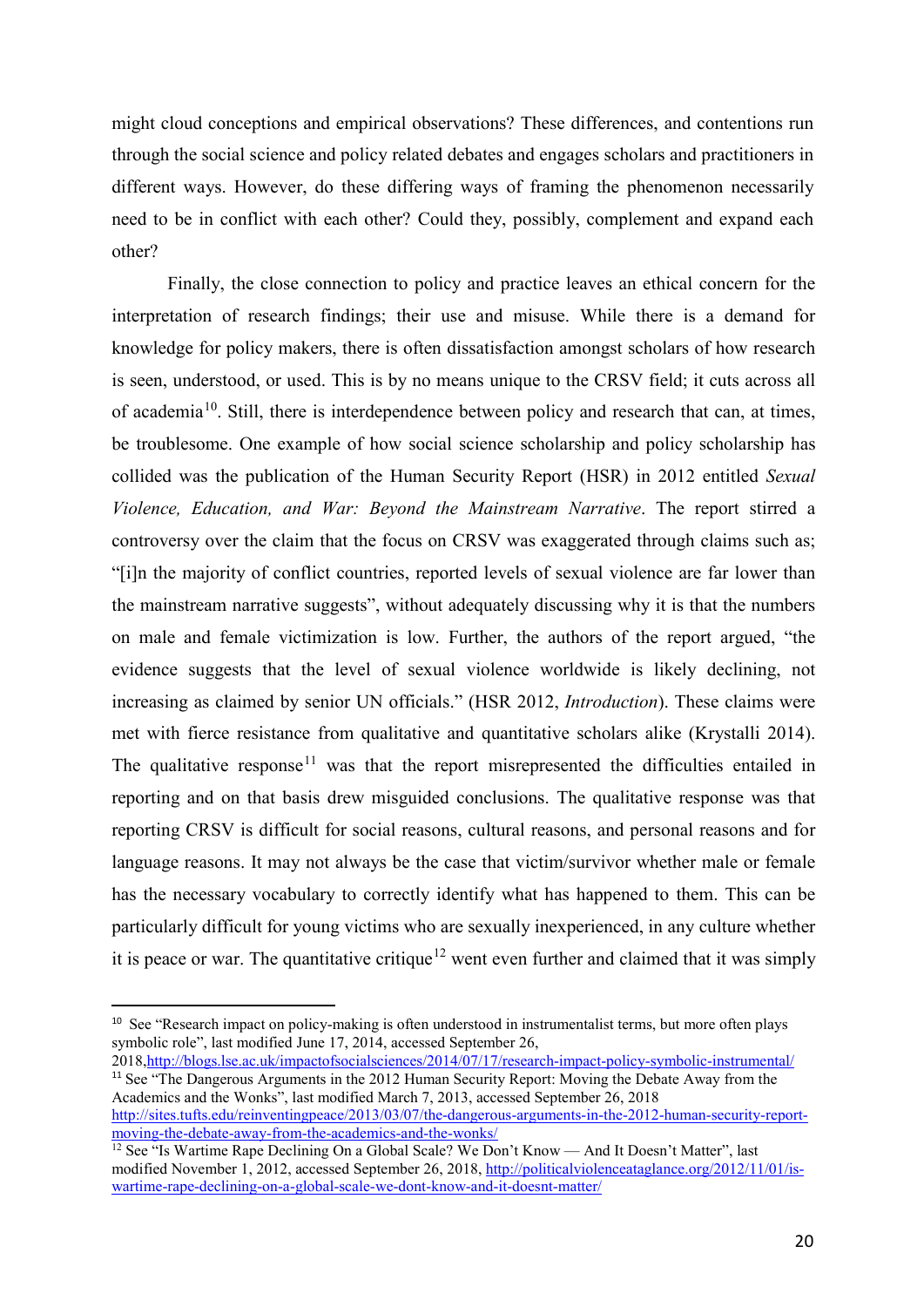a false claim to say that CRSV was on the decline, because there were no reliable data to support such a claim. The report, aimed at providing better policy advice, ended up being so criticized that certain funders withdrew their funding.

The CRSV field has been characterized by a strong sense of urgency. As new reports have come out about CRSV happening to large groups in women in the DRC, Syria, Yemen and in Myanmar a few major questions repeatedly emerge; how can the victims be helped, how can it be stopped from spreading and how can perpetrator (direct and those with command responsibilities) be held accountable? While the sense of urgency has been articulated in the different UNSCR resolutions on CRSV, the initiative that has perhaps epitomized the impatience the most was the Preventing Sexual Violence Initiative (PSVI), launched in 2014 with a large conference in London spearheaded by actor Angelina Jolie, and former UK Foreign Minister William Hague. There will be a follow up conference in 2019. The 2014 conference gathered primarily policy makers and officials to ensure political engagement from top levels. This is of course of great importance, and was also a response to the fact that those responsible for CRSV follow up in international organizations such as the UN, NATO, OSCE and others, were often young, and predominantly female, staff with little or no funding. It was therefore important to change the perception that this was a soft security issue, and get recognition, as the UN had urged member states to do, that this was indeed a hard security issue. In other words, it was seen as an area of concern for military, defence, and foreign policy leaders. In this respect, the UK Summit in 2014 was a success. Exactly *how* to work with these issues, *what* to do in order to prevent, respond and protect, was perhaps less clear for the high-level officials invited to the summit. In order to be able to address CRSV issues there was a need for social science research, but many researchers were not invited to the summit, and if they were, they were not invited to present major findings. In a blogpost<sup>[13](#page-20-0)</sup> written immediately after the conference Amelia Hoover Green wrote that "refusing to accept that a problem is too complex to tackle is one thing; refusing to accept the reality of complexity is quite another" in response to the claim made that the policy makers repeatedly stated that they refused to accept the notion the issue was too complex to tackle. The argument was that policy responses would be misguided if the focus and perception were uniquely focused on sexual violence as a weapon of war, and thereby overlooking other ways

1

<span id="page-20-0"></span><sup>&</sup>lt;sup>13</sup> See "Ignoring the evidence at the End Sexual Violence in Conflict summit", last modified June 17, 2014, accessed September 26, 2018 [http://www.womensmediacenter.com/women-under-siege/ignoring-the-evidence](http://www.womensmediacenter.com/women-under-siege/ignoring-the-evidence-at-the-global-summit-to-end-sexual-violence-in-confli#.U6B-Gp19PqY.facebook)[at-the-global-summit-to-end-sexual-violence-in-confli#.U6B-Gp19PqY.facebook](http://www.womensmediacenter.com/women-under-siege/ignoring-the-evidence-at-the-global-summit-to-end-sexual-violence-in-confli#.U6B-Gp19PqY.facebook)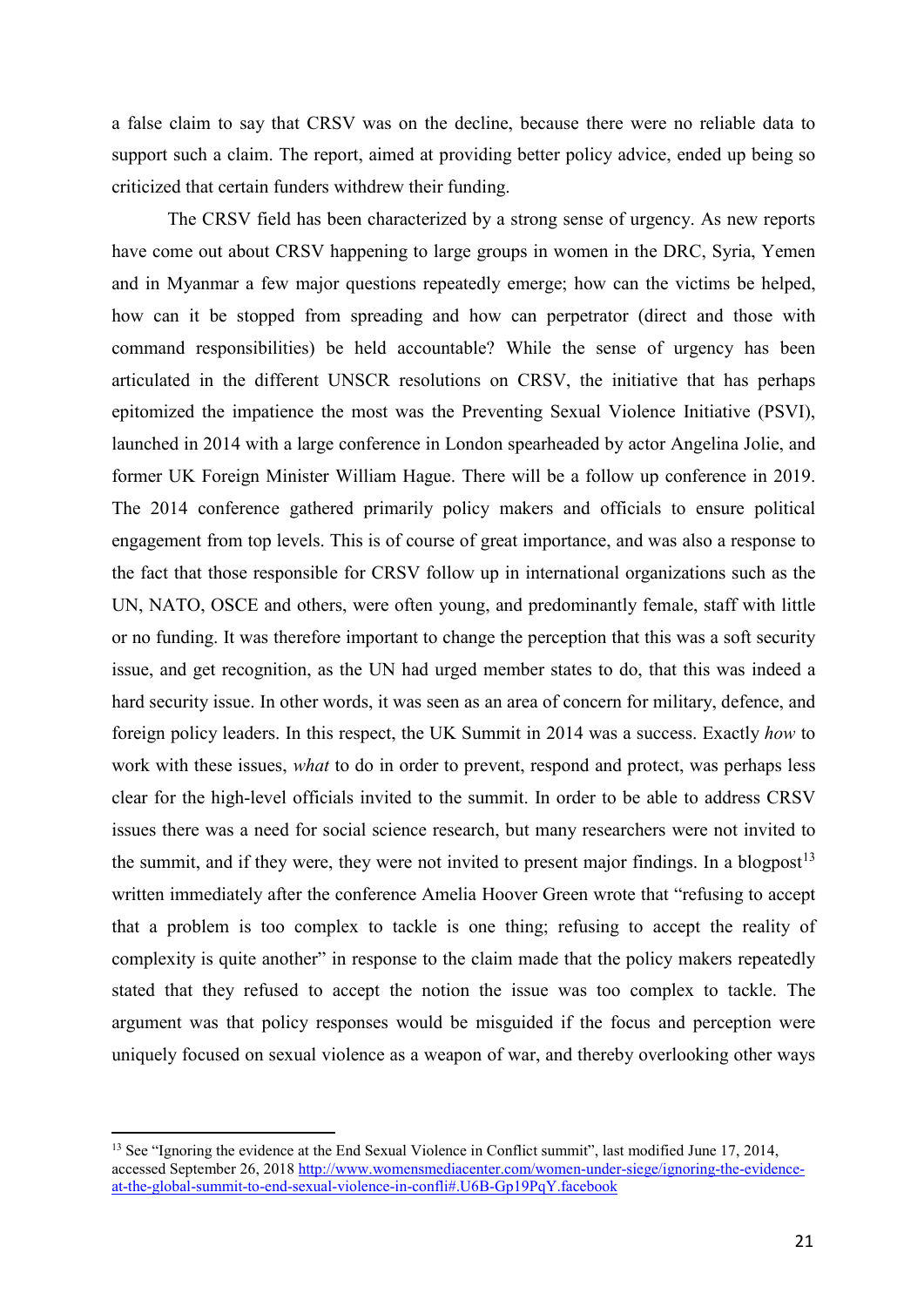in which sexual violence operates in armed conflicts. In Huffington  $Post<sup>14</sup>$  $Post<sup>14</sup>$  $Post<sup>14</sup>$  an open letter was posted by concerned researchers that addressed a set of myths which prevailed at the conference and which could lead to misguided policies. In the field of international criminal prosecution, however, social science research on CRSV has had a clearer role to play. While legal proceeding on sexual violence in national courts often focuses on the relationship between the perpetrator and the victim, international criminal prosecution settings such as the ICTY, the ICTR, the ICC and others, it is the contextual, and coercive, setting which encompasses the crimes which needs to be proven in court. In order to do so social science knowledge is needed. For how do you establish that a coercive environment has been the site of the CRSV crimes? How do you determine who are vulnerable groups and populations, the aggressors, the political and military leadership which are, presumably, responsible for the crimes? There is a need for witnesses and experts on war and armed conflict. These experts must have different kinds of knowledge and expertise about the war zone. Further, this knowledge must be transferred to first responders. They must learn to know how to recognize traumatic responses to CRSV in victims and survivors and they must know what to take down, report and document if the crimes should end up in an international criminal court. Uniforms, insignia and symbols, must be documented by doctors, police, aid workers and other who are the first to assist CRSV survivors. This is not always easy to remember and so interaction between social science scholars, legal scholars and the policy communities is core, but not always seen as priority

## **Conclusion**

1

Research on sexual and gender-based violence in armed conflict has grown to become a large scholarly field with a particular ethics of engagement at its core. As an epistemic community, all research in this field strive for greater wellbeing and societal transformations that aims to prevent sexual violence crimes and mitigate impact on victims. The scholarly community is also characterized by an epistemological divide, a divide that frames the research questions, methodologies, and implications of findings in different ways. These differences are not mutually exclusive. Rather, the diversity of approaches enables communication with different policy communities in different ways, and suggests varied paths to increased social justice. What the myriad of studies and approaches also show, however, is that the complexities

<span id="page-21-0"></span><sup>&</sup>lt;sup>14</sup> See "An Open Letter to UK Foreign Secretary William Hague and UNHCR Special Envoy Angelina Jolie". last modified June 17, 2014, accessed September 26, 2018 [https://www.huffingtonpost.com/kim-thuy-seelinger](https://www.huffingtonpost.com/kim-thuy-seelinger-jd/sexual-violence-initiative_b_5490235.html)[jd/sexual-violence-initiative\\_b\\_5490235.html](https://www.huffingtonpost.com/kim-thuy-seelinger-jd/sexual-violence-initiative_b_5490235.html)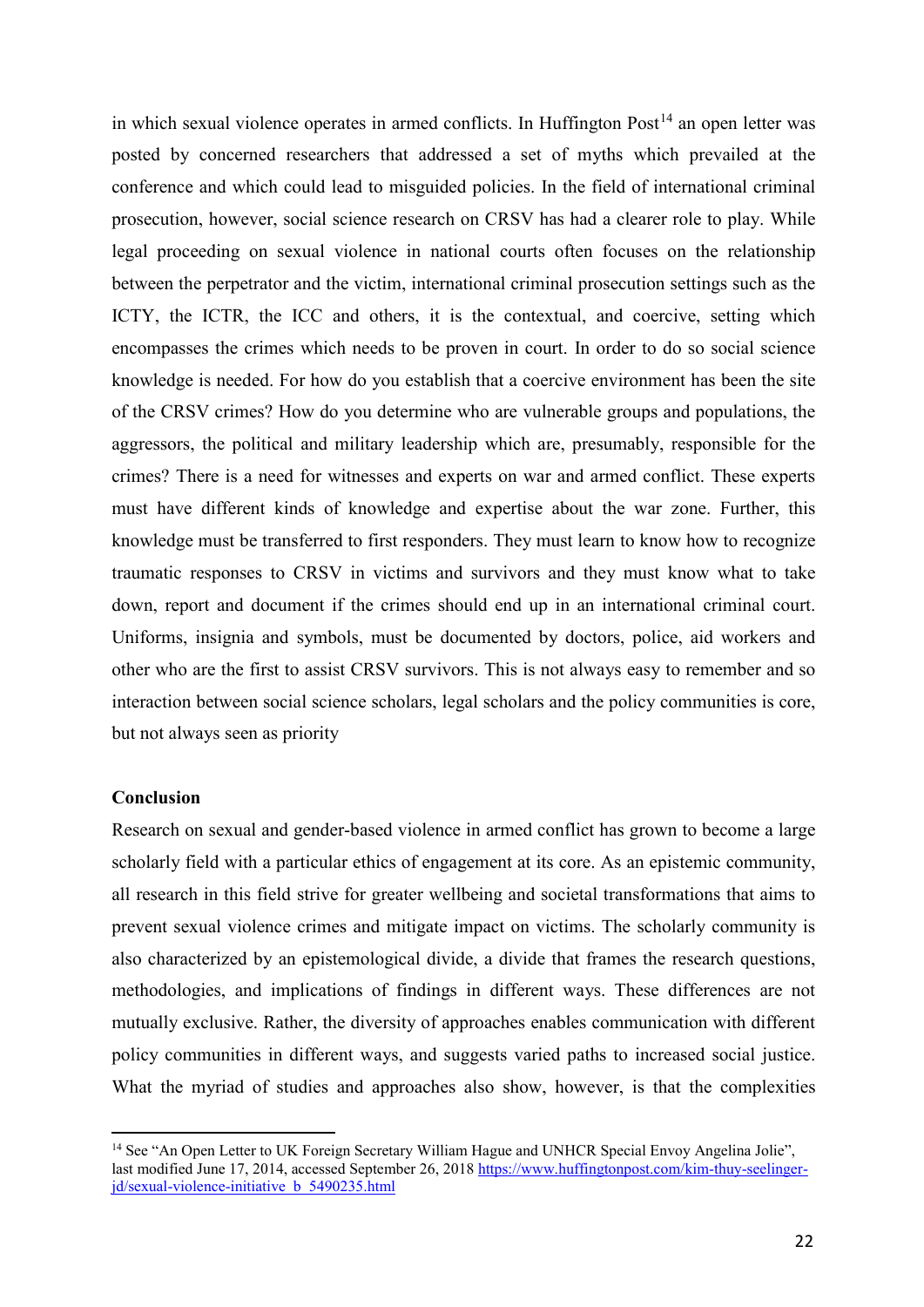involved in sexual and gender based violence in armed conflict are hard to encapsulate in one set of studies. Rather, the field needs multiple voices, approaches and prescriptions to prevent and mitigate these crimes.

If there is anything the recent global *#metoo* campaign has shown, it is that there is a need to share and give voice and language to the myriad of experiences, interpretation and framing of events. Only then can the focus be directed where it needs to be; towards those who make it happen; the principal perpetrators and the bystanders who silently accept and condone crimes which should have been unacceptable.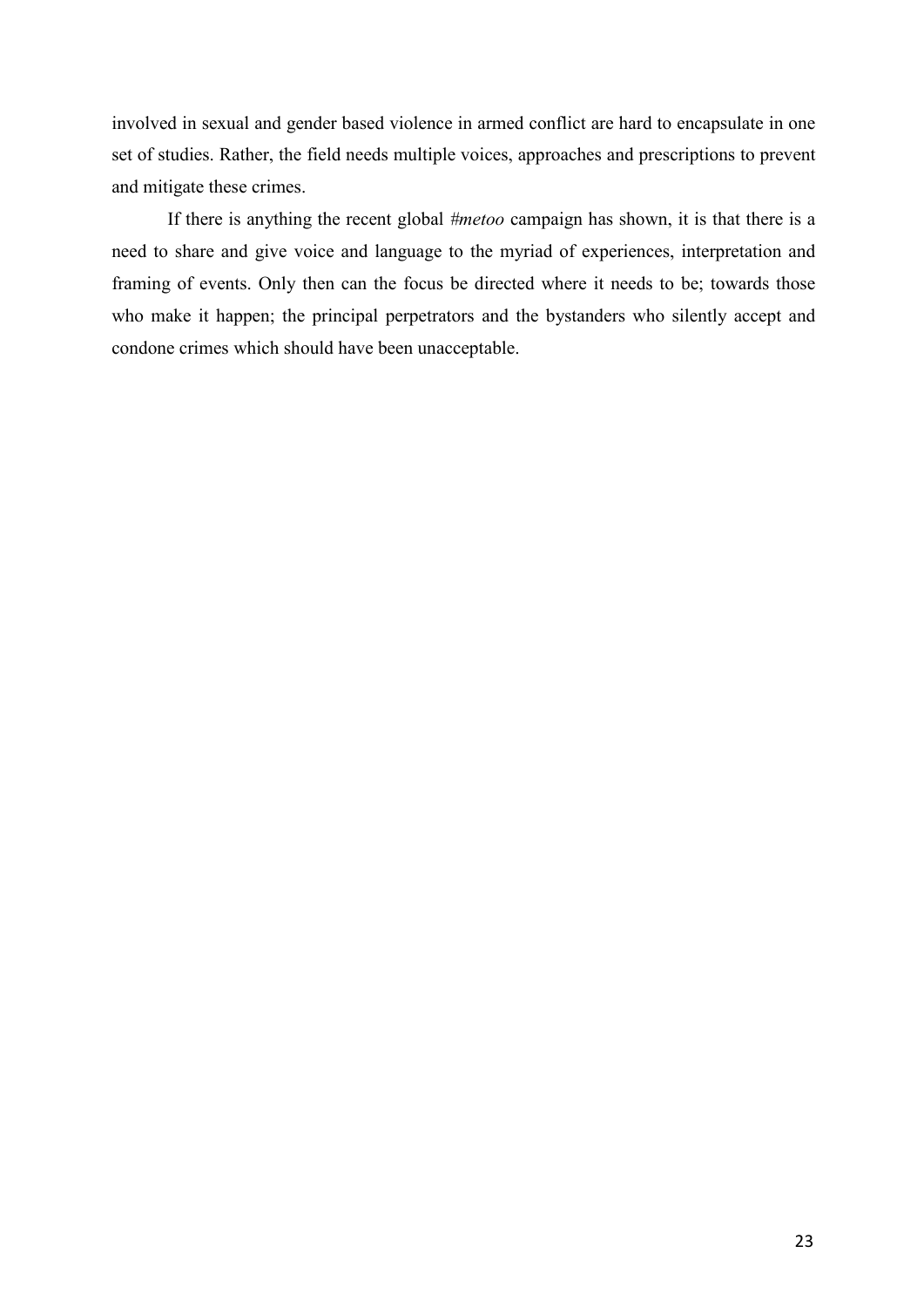## **References**

- Agger, Inger. 1989. Sexual Torture of Political Prisoners: An Overview, *Journal of Traumatic Stress* 2(3): 305–318.
- Allen, Beverly. 1996. *Rape Warfare: The Hidden Genocide in Bosnia-Herzegovina and Croatia*. Minneapolis: University of Minnesota Press.
- Allen, Beverly. 1996. *Rape Warfare: The Hidden Genocide in Bosnia-Herzegovina and Croatia.* Minneapolis: University of Minnesota Press.
- Arcel, Libby Tata. 1998. Editor *War Violence, Trauma and the Coping Process: Armed Conflict in Europe and Survivor-Response*. Copenhagen: International Rehabilitation Council for Torture Victims (IRCT).
- Bassiouni, Cherif M. 1994 'The Commission of Experts Established pursuant to Security Council Resolution 780: Investigating Violations of International Humanitarian Law in the Former Yugoslavia', *Criminal Law Forum*, 5(2–3): 279–340.
- Benderly, Jill. 1997 Rape, Feminism, and Nationalism in the War in Yugoslav Successor States, in Lois A. West. Editor. *Feminist Nationalism*. New York: Routledge, 59–72.
- Bennett, Olivia, Jo Bexley and Kitty Warnock. 1995. Editors. *Arms To Fight, Arms To Protect: Women Speak Out about Conflict*. London: Panos
- Boesten, Jelke. 2014. *Sexual violence during war and peace: gender, power, and post-conflict justice in Peru*. London: Springer.
- Boesten, Jelke. 2017. Of exceptions and continuities: theory and methodology in research on conflict related sexual violence". In *International Feminist Journal of Politics*, 19(4): 506-519.
- Brownmiller, Susan. 1991 [1975] *Against Our Will: Men, Women and Rape*. New York: Harmondsworth: Penguin Books.
- Campbell, Rebecca. 2013. *Emotionally involved: The impact of researching rape*. London: Routledge.
- Chai, Alice Yun. 1993 Asian-Pacific Feminist Coalition Politics: The Chongshindae/Jugunianfu ("Comfort Women") Movement', *Korean Studies*, 17: 67– 91.
- Chinkin, Christine & Mary Kaldor. 2017. *International law and new wars*. Cambridge University Press.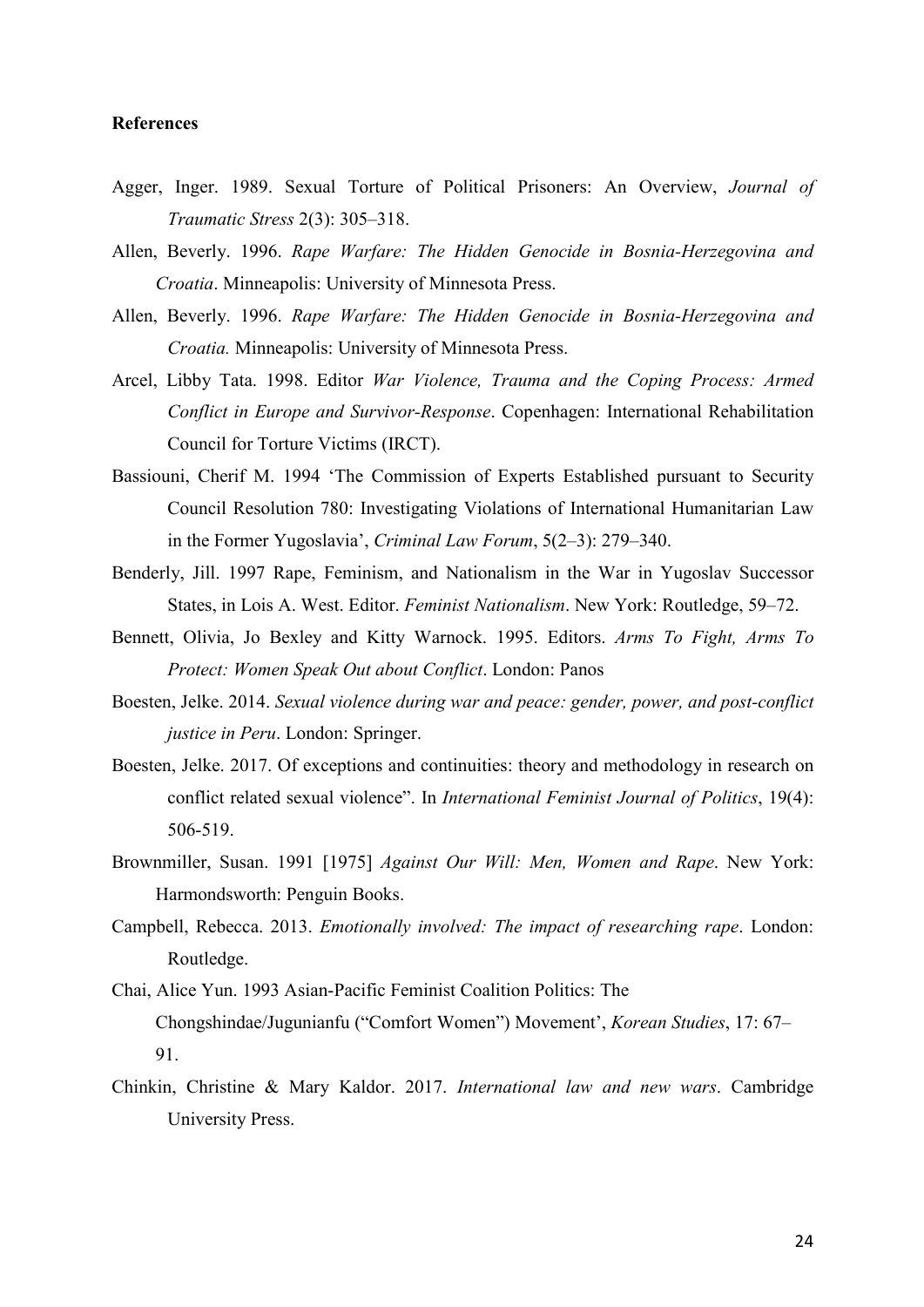- Chung, Chin-Sung.1994 'Wartime State Violence against Women of Weak Nations: Military Sexual Slavery Enforced by Japan during World War II', *Korean and Korean/American Studies Bulletin* 5(2/3):15–27.
- Cockburn, Cynthia. 1998. *The Space Between Us: Negotiating Gender and National Identities in Conflict*. London: Zed.
- Cohen, Dara. K. & Ragnhild Nordås. 2015. "Do States Delegate Shameful Violence to Militias? Patterns of Sexual Violence in Recent Armed Conflicts." *Journal of Conflict Resolution* 59(5): 877–898.
- Cohen, Dara. K., Hoover Green, Amelia. & Wood, Elizabeth. J. 2013. *Special Report 323: Wartime sexual violence: Misconceptions, implications, and ways forward*  Washington: United States Institute of Peace (USIP).
- Cohen, Dara K. & Ragnhild Nordås. 2014. Sexual Violence in Armed Conflict: Introducing the SVAC dataset, 1989 – 2009'. *Journal of Peace Research*, 5 (3) 418–428.
- Copelon, Rhonda. 1995. Gendered War Crimes: Reconceptualizing Rape in Time of War'. In Julie Peters and Andrea Wolper. Editors *Women's Rights Human Rights*, 197–214. New York: Routledge.
- de Brouwer, Anne. L. Marie; Ku, Charlotte; Römkens, Renee & Van den Herik, L. 2013. *Sexual violence as an international crime: Interdisciplinary approaches*. Cambridge UK: Intersentia: Transitional Justice Series (12).
- Drakulic, Slavenka. 1993. 'Women Hide Behind a Wall of Silence. *The Nation* March 1, 1993, 268–72.
- Enloe, Cynthia. 2000. *Maneuvers: The International Politics of Militarizing Women's Lives*. Berkeley: University of California Press.
- Eriksson Baaz, Maria & Maria Stern. 2013. *Sexual violence as a weapon of war?: Perceptions, prescriptions, problems in the Congo and beyond*. Zed Books Ltd.
- Eriksson Baaz, Maria & Stern, Maria. 2009. Why do soldiers rape? Masculinity, violence, and sexuality in the armed forces in the Congo (DRC). *International Studies Quarterly* 53(2):495-518.
- Guba, Egon. G., & Lincoln, Yvonna. S. 1994. Competing paradigms in qualitative research. In Norman. K. Denzin & Yvonna. S. Lincoln. Editors. *Handbook of qualitative research*. Thousand Oaks, CA: Sage. 105-117
- Gutman, Roy. 1993. *A Witness to Genocide*. New York: Macmillan.
- Haas, Peter. M. 1992. Introduction: epistemic communities and international policy coordination. *International organization*, 46(1): 1-35.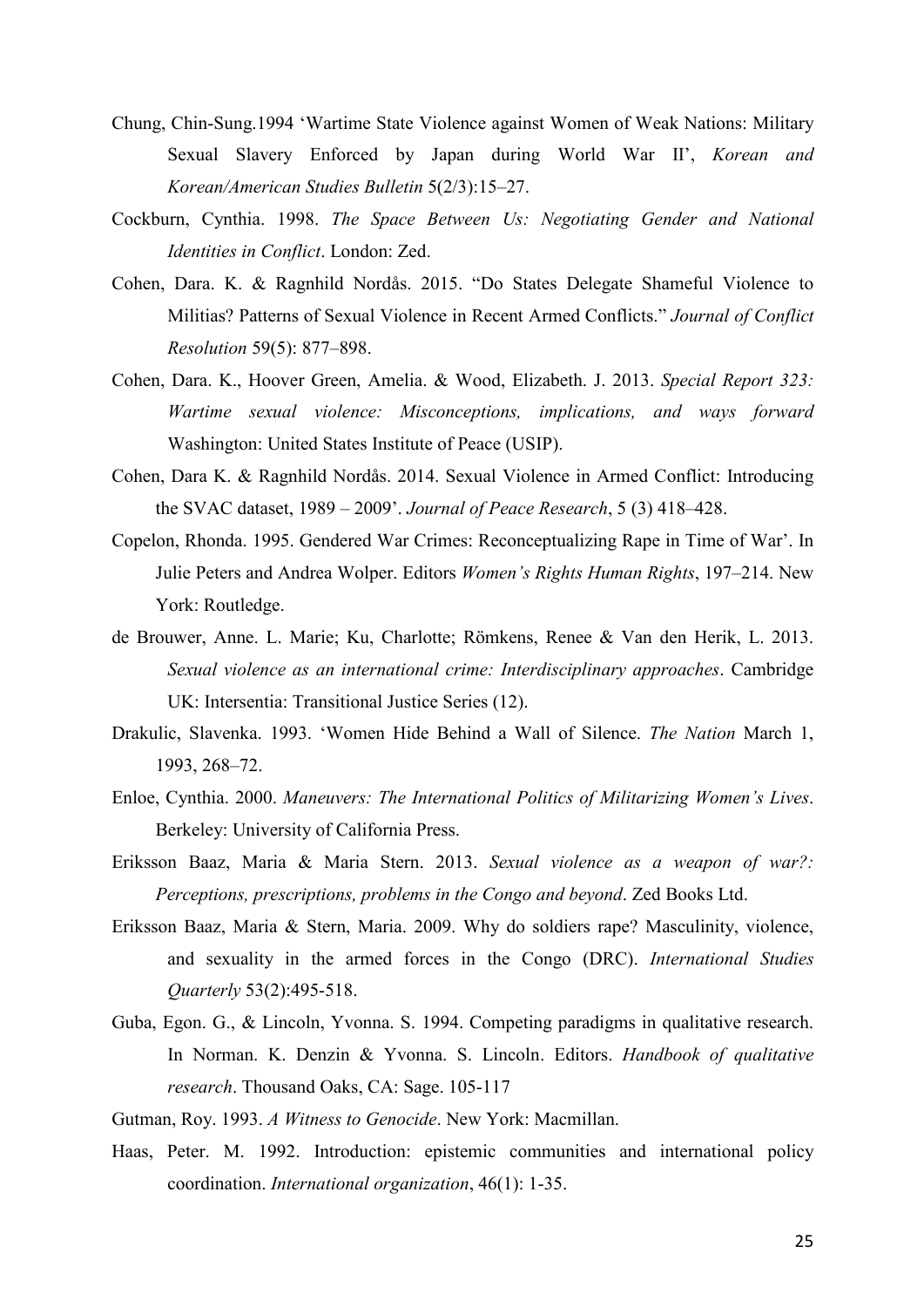- Hansen, Lene. 2001 'Gender, Nation, Rape: Bosnia and the Construction of Security', *International Feminist Journal of Politics*, 3(1): 55–75.
- Harding, Sandra. 1991. *Whose science? Whose knowledge? Thinking from women's lives.* Ithaca, NY: Cornell University Press
- Health and Human Rights Info (HHRI). 2014. *Mental health and gender-based violence Helping survivors of sexual violence in conflict – a training manual,* Imprimerie Centrale Luxembourg.
- Hicks, George. 1994. *The Comfort Women: Japan's Brutal Regime of Enforced Prostitution in the Second World War*. New York: W.W. Norton & Company.
- Hoover Green, A. 2012. "Statistical Evidence of Sexual Violence in International Court Settings." *Understanding and Proving International Sex Crimes*, Morten Bergsmo; Are Butenschon Skre and Elisbeth. Wood. Editors. Beijing: Torkel Opsahl Academic E Publisher. 295–312.
- Houge, Anette B. 2008. *Wartime Rape and Sexual Violence: A qualitative analysis of perpetrators of sexual violence during the war in Bosnia and Herzegovina* University of Oslo: Master's thesis.
- Houge, Anette. B., & Lohne, Kjersti. 2017. End Impunity! Reducing Conflict‐Related Sexual Violence to a Problem of Law. *Law & Society Review*, 51(4):755-789.
- Houge, Anette B. & Skjelsbæk, Inger 2018 Securitizing sexual violence: transitions from war to peace. In *Intimate partner violence, risk and security: Securing women's lives in a global world.* Maher, Jane Maree. Editors. United Kingdom: Routledge Collection, Chapter 1.
- Human Security Research Group. 2012. *Human Security Report 2012: Sexual Violence, Education, and War: Beyond the Mainstream Narrative*. Vancouver: Simon Fraser University.
- Karstedt, Susanne. 2002. Emotions and criminal justice. *Theoretical criminology*. 6(3): 299- 317.
- Kesic, Vesna. 2000. From Reverence to Rape: An Anthropology of Ethnic and Genderized Violence', In Marguerite R. Waller and Jennifer Rycenga. Editors. *Frontline Feminism: Women, War and Resistance.* New York: Garland Publishing, 23–37.
- Kirby, Paul. 2013. How is rape a weapon of war? Feminist International Relations, modes of critical explanation and the study of wartime sexual violence. *European Journal of International Relations*, 19(4):797-821.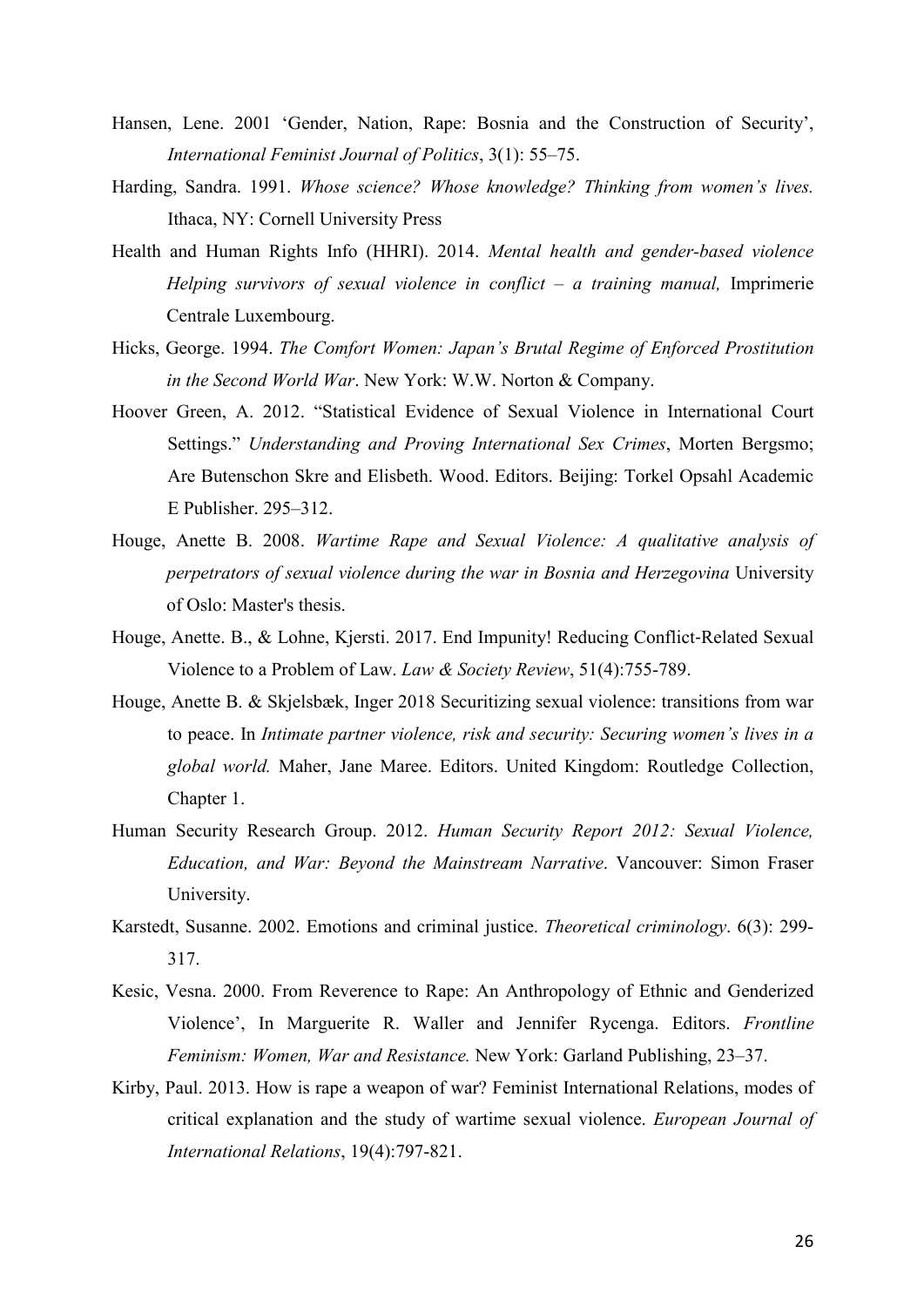- Krystalli, Roxanne. 2014. Deconstructing the 2012 Human Security Report: Examining narratives on wartime sexual violence. *International Journal*, 69(4): 574-593.
- Leiby, Michele. 2009. Wartime sexual violence in Guatemala and Peru. *International Studies Quarterly*, 53:445-468.
- Lothe, Jacob. 2013. Editor. *Kvinnelige Tidsvite: Fortellinger fra Holocaust.* [Female Survivors: Stories from the Holocaust] Oslo: Gyldendal.
- MacKinnon, Catherine A. 1993. Crimes of War Crimes of Peace. In Stephen Shute and Susan Hurely. Editors *On Human Rights: The Oxford Amnesty Lectures 1993.*. New York: Basic Books 83–109.
- Meger, Sara. 2016. The fetishization of sexual violence in international security. *International Studies Quarterly* 60(1): 149-159.
- Meznaric, Silva. 1994. 'Gender as an Ethno-Marker: Rape, War and Identity in the Former Yugoslavia. In Valentine M. Moghadam. Editor. *Identity Politics and Women: Cultural Reassertion and Feminism in International Perspective*. Boulder, CO: Westview. 76–97.
- Niarchos, Catherine N. 1995. Women, War, and Rape: Challenges Facing the International Tribunal for the Former Yugoslavia. *Human Rights Quarterly* 17: 649–90.
- Nordås, Ragnhild & Dara K. Cohen. 2011. *Wartime Sexual Violence: Challenges and Opportunities for Data Collection and Analysis*. PRIO: CWSC Report, February 2011.
- Nordstrom, Carolyn. 1996. Rape: Politics and Theory in War and Peace. *Australian Feminist Studies* 11(23): 147–62.
- Olsson, Louise., & Gizelis, Theodora-Ismene. 2015. Editors. *Gender, Peace and Security: Implementing UN Security Council Resolution 1325*. London: Routledge.
- Organization of African Unity. 2000. *Rwanda: The Preventable Genocide. The Report of International Panel of Eminent Personalities to Investigate the 1994 Genocide in Rwanda and the Surrounding Events*. Available: [www.africa](http://www.africa-union.org/Official_documents/reports/Report_rowanda_genocide.pdf)[union.org/Official\\_documents/reports/Report\\_rowanda\\_genocide.pdf](http://www.africa-union.org/Official_documents/reports/Report_rowanda_genocide.pdf)
- O'Rourke, Catherine. (2013). *Gender politics in transitional justice*. London: Routledge.
- Peterman, Amber, Cohen, Dara. K., Palermo, Tia., & Green, Amelia. Hoover. 2011. Rape reporting during war. *Foreign Affairs* August 1, 2011
- Sancho, Neila .1997. 'The "Comfort Women" system during World War II: Asian Women as Targets of Mass Rape and Sexual Slavery by Japan', in Ronit Lentin. Editor *Gender and Catastrophe*. London: Zed Books.144–154.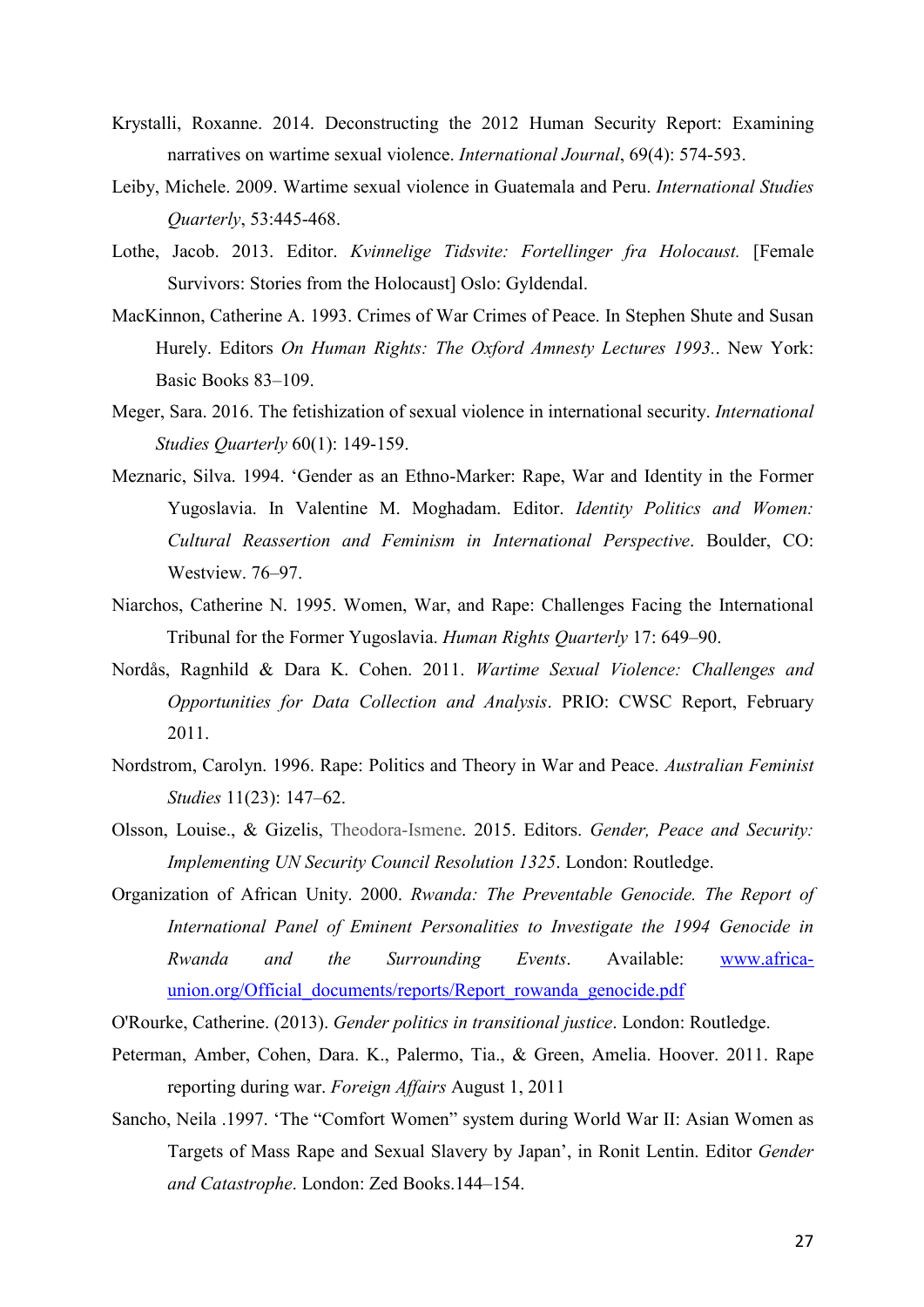- Seifert, Ruth. 1994. War and Rape: A Preliminary Analysis. In Alexandra Stiglmayer. Editor. *Mass Rape: The War Against Women in Bosnia–Herzegovina*. Lincoln, NE: University of Nebraska Press, 54–72.
- Shepherd, Laura. J. 2014. *Advancing the Women, Peace and Security agenda: 2015 and beyond*. Norwegian Peacebuilding Resource Centre Expert Analysis, August, 28, 2014.
- Simic, Olivera. 2017. Research Note Doing the research I do has left scars: Challenges of Researching in the Transitional Justice Field. *Transitional Justice Review*: 1(5):Article 5.
- Sjoberg, Laura. 2016. *Women as Wartime Rapists: Beyond sensation and stereotyping.* New York: New York University Press.
- Skjelsbæk, Inger. 1999. *Sexual Violence in Times of War. An Annotated Bibliography*. PRIO Report, 4. Oslo: PRIO.
- Skjelsbæk, Inger. 2001 Sexual Violence and War: Mapping out a Complex Relationship, *European Journal of International Relations* 7(2): 211–237.
- Smythe, William. E. 2015. An ethics of engagement. *Journal of Theoretical and Philosophical Psychology*, 35(2): 128–131.
- Soh, Chunghee Sarah. 1996. The Korean Comfort Women: Movement for Redress. *Asian Survey* 36(12): 1226–1240.
- Stiglmayer, Alexandra. 1994. Editor. *Mass Rape: The War against Women in Bosnia-Herzegovina*. Lincoln: University of Nebraska Press.
- Tryggestad, Torunn. L. 2009. Trick or treat? The UN and implementation of security council resolution 1325 on women, peace, and security. *Global Governance: a review of multilateralism and international organizations*. 15(4): 539-557.
- Tryggestad, Torunn L. 2016. The Women, Peace and Security Agenda 15 Years On. *GPS Policy Brief, 1.* Oslo: PRIO.
- Walsh, Richard. T. 2015. Bending the arc of North American psychologists' moral universe toward communicative ethics and social justice. *Journal of Theoretical and Philosophical Psychology*. 35(2): 90–102
- Wood, Elisbaeth. 2014. Sexual violence in armed conflict. *International Review of the Red Cross* 96 (894): 457–478.
- Zawati, Hilmi. M. 2014. *Fair Labelling and the Dilemma of prosecuting gender-based Crimes at the International Criminal Tribunals*. Oxford University Press.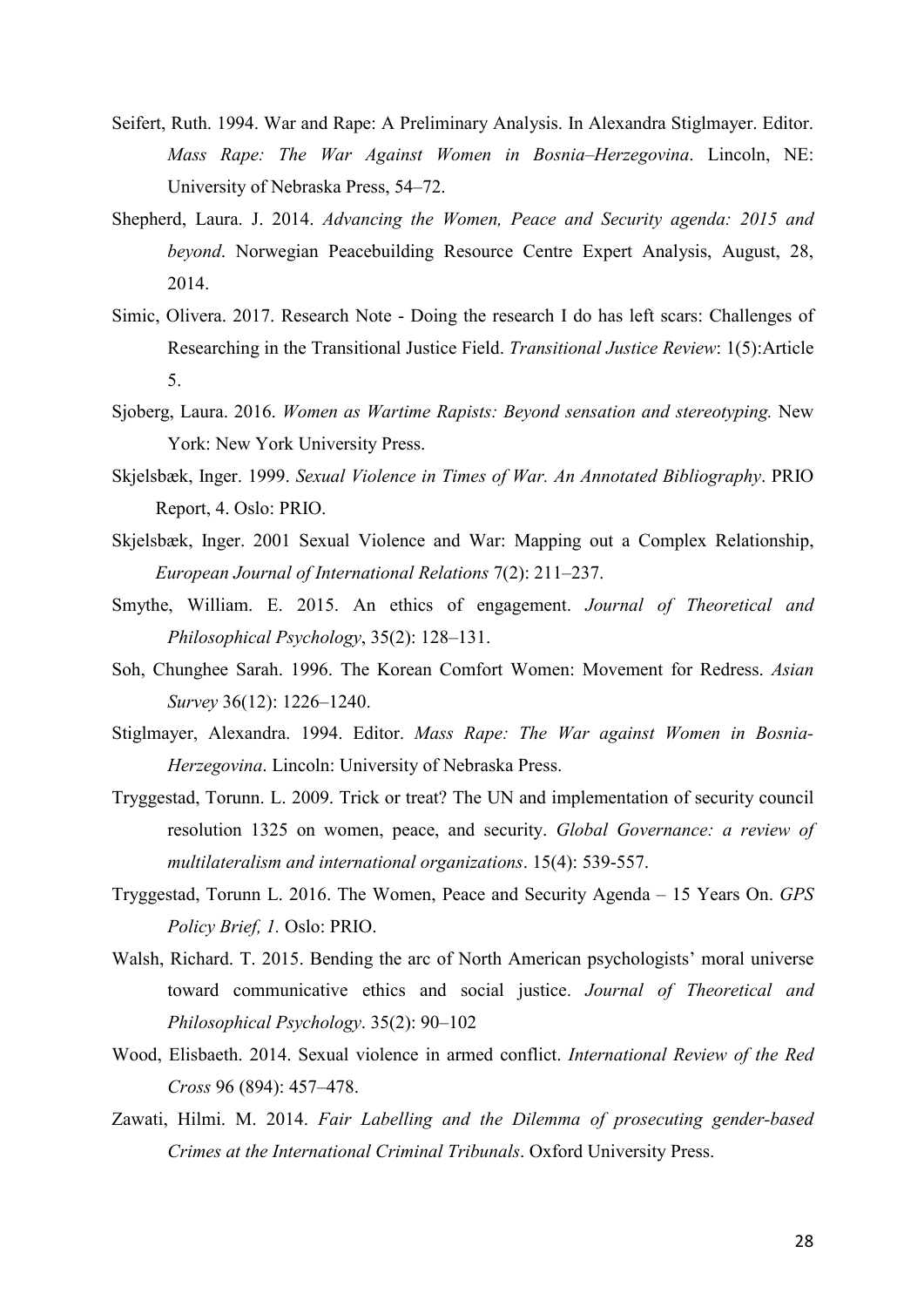Colleagues and author

Author (1999)

Author (2001)

- Agger, Inger (1989) 'Sexual Torture of Political Prisoners: An Overview', Journal of Traumatic Stress, 2(3): 305–318.
- Allen, Beverly (1996) *Rape Warfare: The Hidden Genocide in Bosnia-Herzegovina and Croatia*. Minneapolis: University of Minnesota Press.
- Allen, Beverly (1996) Rape Warfare: The Hidden Genocide in Bosnia-Herzegovina and Croatia. Minneapolis, MI: University of Minnesota Press.
- Arcel, Libby Tata (ed.) (1998) War Violence, Trauma and the Coping Process: Armed Conflict in Europe and Survivor-Response. Copenhagen: International Rehabilitation Council for Torture Victims (IRCT).
- Bassiouni, Cherif M. (1994) 'The Commission of Experts Established pursuant to Security Council Resolution 780: Investigating Violations of International Humanitarian Law in the Former Yugoslavia', *Criminal Law Forum*, 5(2–3): 279–340.
- Benderly, Jill (1997) 'Rape, Feminism, and Nationalism in the War in Yugoslav Successor States', in Lois A. West (ed.) Feminist Nationalism. New York: Routledge (pp. 59– 72).
- Bennett, Olivia, Jo Bexley and Kitty Warnock (eds) (1995) Arms To Fight, Arms To Protect: Women Speak Out about Conflict. London: Panos
- Boesten, Jelke. (2014). Sexual violence during war and peace: gender, power, and postconflict justice in Peru. Springer.
- Boesten, Jelke (2017) "Of exceptions and continuities: theory and methodology in research on conflict related sexual violence". In *International Feminist Journal of Politics*, Vol.19, No 4, pp 506-519.
- Brownmiller, Susan (1991 [1975]) *Against Our Will: Men, Women and Rape*. Harmondsworth: Penguin Books.
- Campbell, Rebecca. (2013). *Emotionally involved: The impact of researching rape*. Routledge.
- Chai, Alice Yun (1993) 'Asian-Pacific Feminist Coalition Politics: The Chongshindae/Jugunianfu ("Comfort Women") Movement', *Korean Studies*, 17: 67– 91.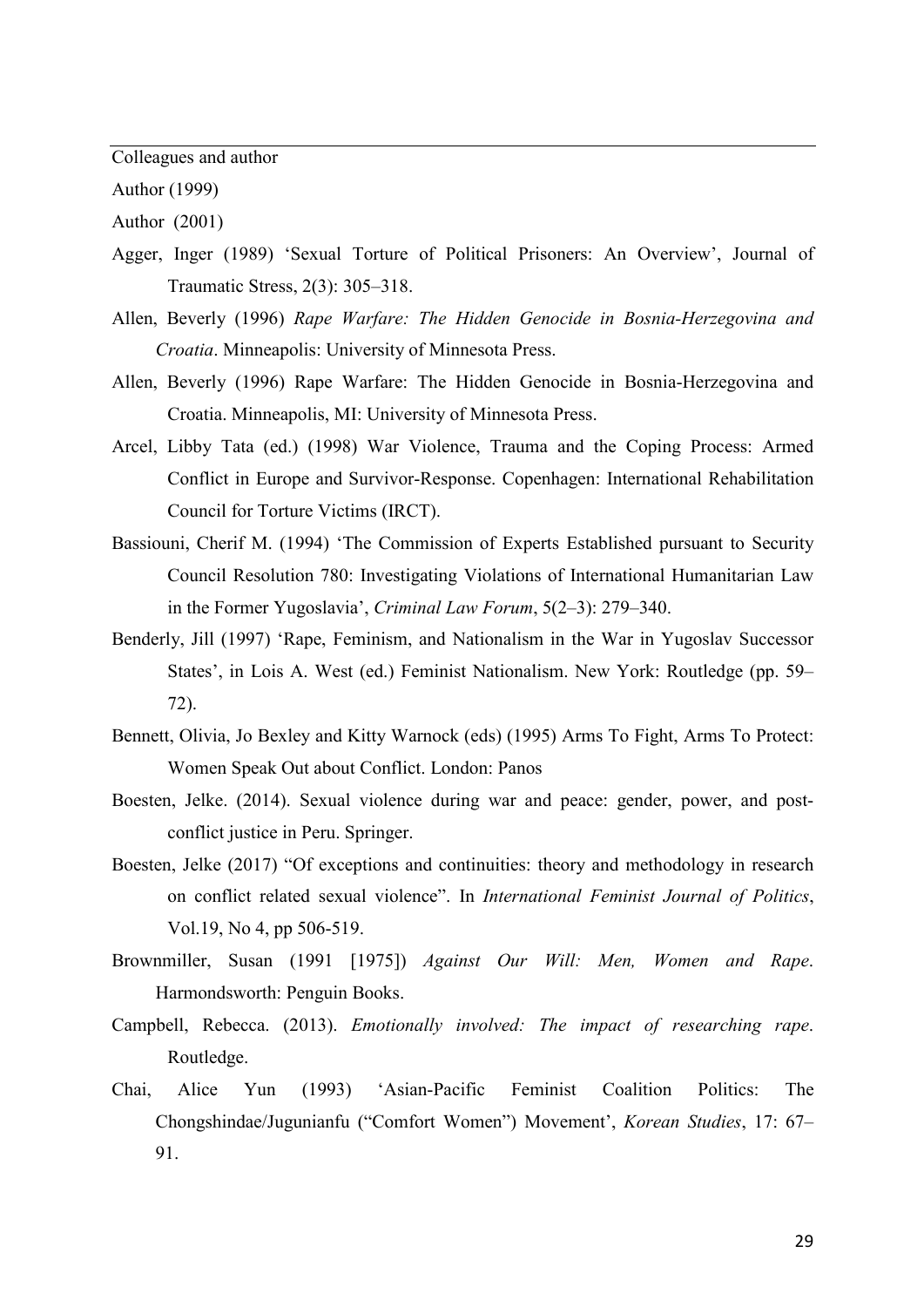- Chinkin, Christine, and Mary Kaldor. *International law and new wars*. Cambridge University Press, 2017.
- Chung, Chin-Sung (1994) 'Wartime State Violence against Women of Weak Nations: Military Sexual Slavery Enforced by Japan during World War II', Korean and Korean/American Studies Bulletin, 5(2/3): 15–27.
- Cockburn, Cynthia (1998) The Space Between Us: Negotiating Gender and National Identities in Conflict. London: Zed.
- Cohen, Dara. K., and Ragnhild Nordås. 2015. "Do States Delegate Shameful Violence to Militias? Patterns of Sexual Violence in Recent Armed Conflicts." *Journal of Conflict Resolution* 59 (5): 877–898.
- Cohen, Dara. K., Hoover Green, Amelia., & Wood, Elizabeth. J. (2013). *Wartime sexual violence: Misconceptions, implications, and ways forward* (Special Report 323). Retrieved from United States Institute of Peace (USIP) website: [http://www.usip.org/publications/wartime-sexual-violence-misconceptions](http://www.usip.org/publications/wartime-sexual-violence-misconceptions-implications-and-ways-forward)[implications-and-ways-forward](http://www.usip.org/publications/wartime-sexual-violence-misconceptions-implications-and-ways-forward)
- Cohen, Dara K. & Ragnhild Nordås (2014) 'Sexual Violence in Armed Conflict: Introducing the SVAC dataset, 1989 – 2009' In *Journal of Peace Research*, Vol. 5 (3) 418 - 428
- Copelon, Rhonda (1995) 'Gendered War Crimes: Reconceptualizing Rape in Time of War', in Julie Peters and Andrea Wolper (eds) *Women's Rights Human Rights*, pp. 197–214. New York: Routledge.
- de Brouwer, Anne. L. Marie., Ku, Charlotte., Römkens, Renee., & Van den Herik, L. (2013). *Sexual violence as an international crime: Interdisciplinary approaches*. Transitional Justice Series, (12).
- Drakulic, Slavenka (1993) 'Women Hide Behind a Wall of Silence', *The Nation* 1 March: 268–72.
- Enloe, Cynthia (2000) *Maneuvers: The International Politics of Militarizing Women's Lives*. Berkeley, CA: University of California Press.
- Eriksson Baaz, Maria & Maria Stern (2013) *Sexual violence as a weapon of war?: Perceptions, prescriptions, problems in the Congo and beyond*. Zed Books Ltd.
- Eriksson Baaz, Maria & Stern, Maria. (2009). Why do soldiers rape? Masculinity, violence, and sexuality in the armed forces in the Congo (DRC). *International Studies Quarterly*, 53(2), 495-518.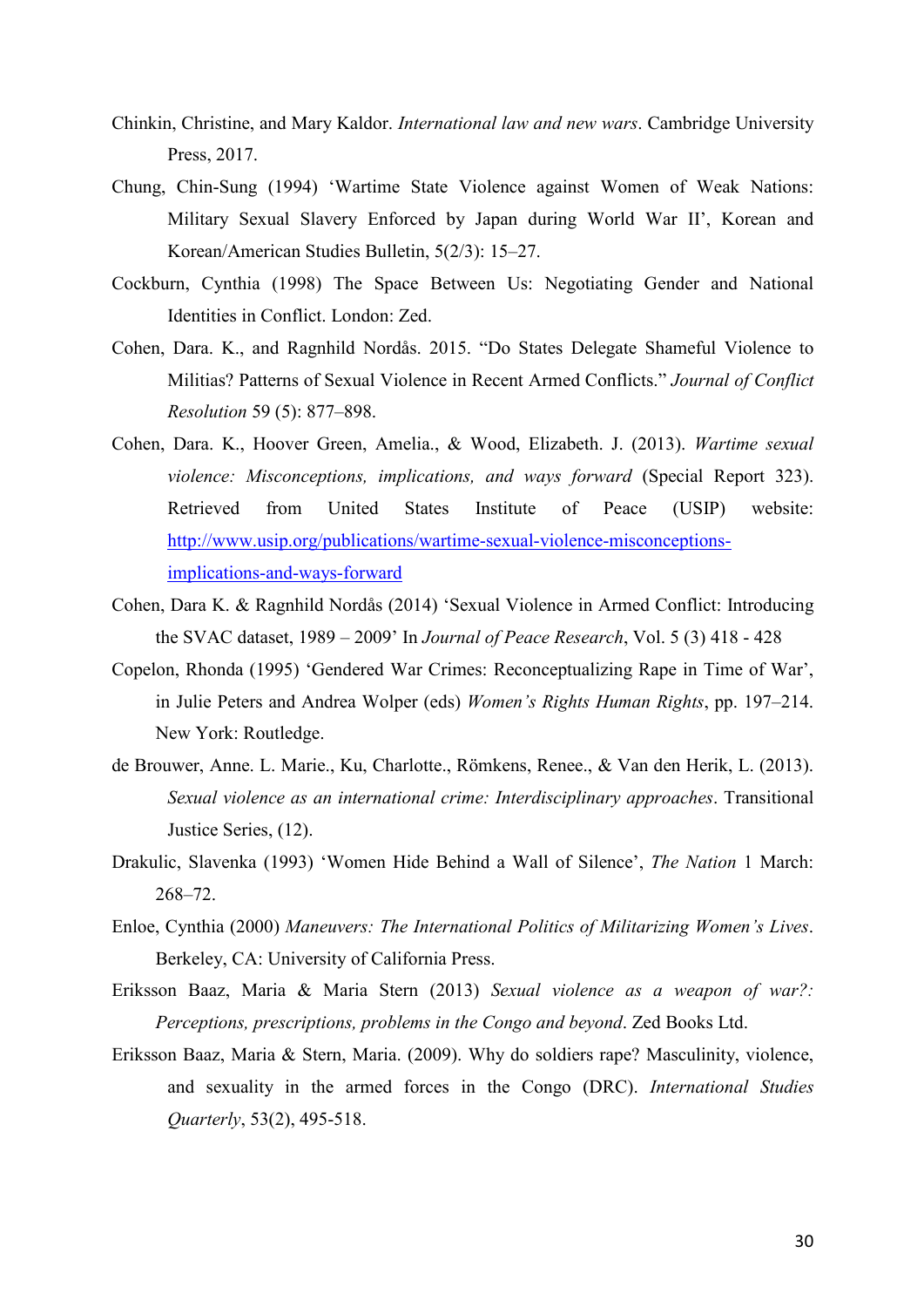- Guba, Egon. G., & Lincoln, Yvonna. S. (1994). Competing paradigms in qualitative research. In N. K. Denzin & Y. S. Lincoln (Eds.), *Handbook of qualitative research* (pp. 105- 117). Thousand Oaks, CA: Sage.
- Gutman, Roy (1993) *A Witness to Genocide*. New York: Macmillan.
- Haas, Peter. M. (1992). Introduction: epistemic communities and international policy coordination. *International organization*, 46(1), 1-35.
- Hansen, Lene (2001) 'Gender, Nation, Rape: Bosnia and the Construction of Security', International Feminist Journal of Politics, 3(1): 55–75.
- Harding, Sandra (1991). *Whose science? Whose knowledge? Thinking from women's lives.* Ithaca, NY: Cornell University Press
- Health and Human Rights Info (HHRI), (2014) *Mental health and gender-based violence Helping survivors of sexual violence in conflict – a training manual,* Imprimerie Centrale, Luxembourg
- Hicks, George (1994) *The Comfort Women: Japan's Brutal Regime of Enforced Prostitution in the Second World War*. New York: W.W. Norton & Company.
- Hoover Green, A. 2012. "Statistical Evidence of Sexual Violence in International Court Settings." In *Understanding and Proving International Sex Crimes*, edited by M. Bergsmo, A. Butenschon Skre and E. Wood, 295–312. Beijing: Torkel Opsahl Academic E Publisher.
- Hoover Green, A. 2013*. "The Devil is in the Data: How Rape Culture Shapes Rape Statistics." Women Under Siege*, February 11. Accessed February 2016. [http://www.womenundersiegeproject.org/blog/entry/the-devils-in-the-data-how-rape](http://www.womenundersiegeproject.org/blog/entry/the-devils-in-the-data-how-rape-culture-shapes-rape-stats)[culture-shapes-rape-stats.](http://www.womenundersiegeproject.org/blog/entry/the-devils-in-the-data-how-rape-culture-shapes-rape-stats)
- Houge, Anette B. (2008). *Wartime Rape and Sexual Violence: A qualitative analysis of perpetrators of sexual violence during the war in Bosnia and Herzegovina* (Master's thesis).
- Houge, Anette. B., & Lohne, Kjersti. (2017). End Impunity! Reducing Conflict-Related Sexual Violence to a Problem of Law. *Law & Society Review*, 51(4), 755-789.
- Human Security Research Group. (2012). *Human Security Report 2012: Sexual Violence, Education, and War: Beyond the Mainstream Narrative*. Vancouver: Simon Fraser Univ.
- Karstedt, Susanne. (2002). Emotions and criminal justice. *Theoretical criminology*, 6(3), 299- 317.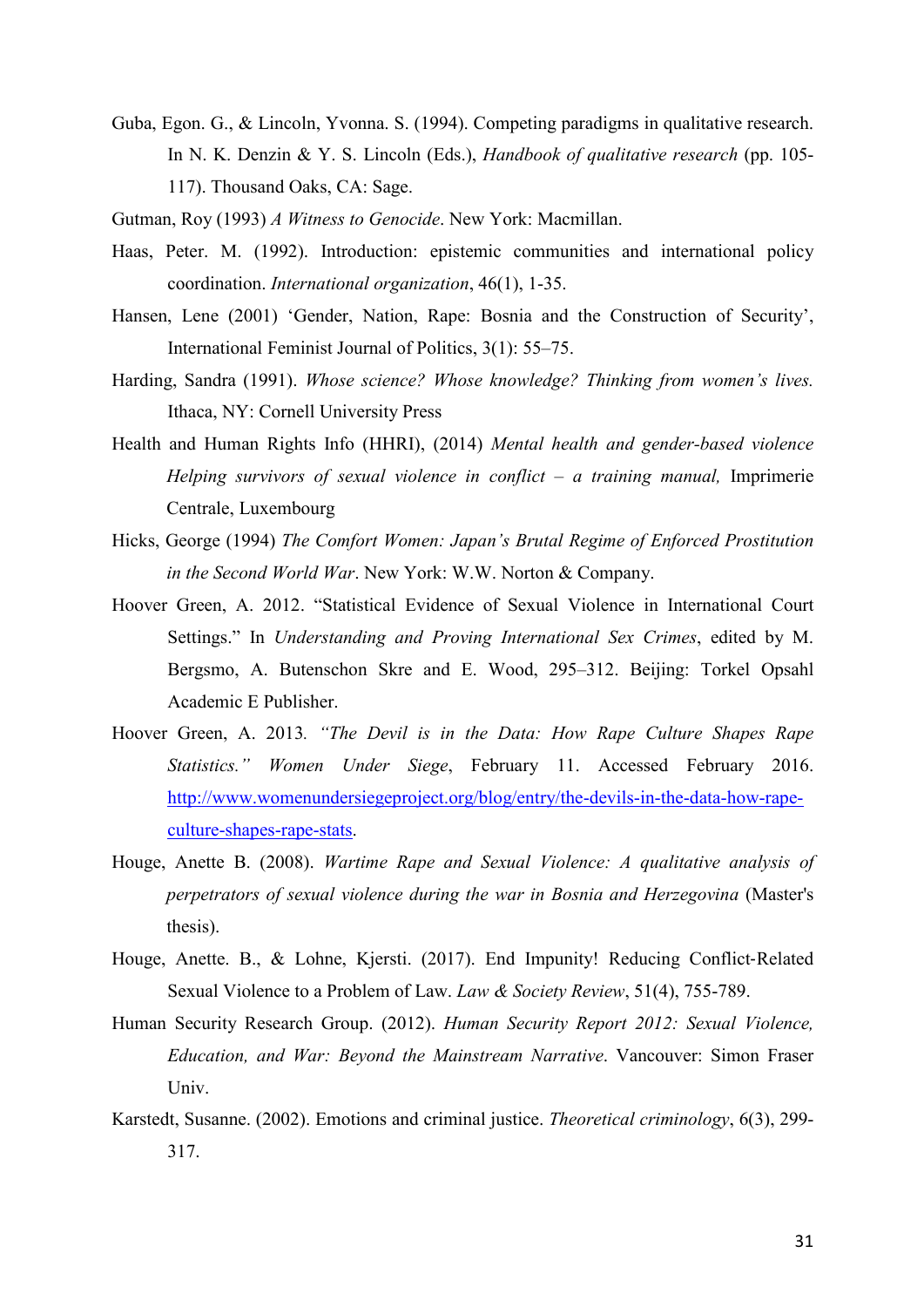- Kesic, Vesna (2000) 'From Reverence to Rape: An Anthropology of Ethnic and Genderized Violence', in Marguerite R. Waller and Jennifer Rycenga (eds) Frontline Feminism: Women, War and Resistance. New York: Garland Publishing (pp. 23–37).
- Kirby, Paul (2013) "How is rape a weapon of war? Feminist International Relations, modes of critical explanation and the study of wartime sexual violence". *European Journal of International Relations*, 19(4), 797-821.
- Krystalli, R. (2014). Deconstructing the 2012 Human Security Report: Examining narratives on wartime sexual violence. International Journal, 69(4), 574-593.
- Leiby, M. L. (2009). Wartime sexual violence in Guatemala and Peru. *International Studies Quarterly*, 53, 445-468.
- Lothe, Jacob (2013) (Ed.) *Kvinnelige Tidsvite: Fortellinger fra Holocaust.* Oslo: Gyldendal.
- MacKinnon, Catherine A. (1993) 'Crimes of War Crimes of Peace', in Stephen Shute and Susan Hurely (eds) *On Human Rights: The Oxford Amnesty Lectures* 1993, pp. 83–109. New York: Basic Books.
- Meger, Sara (2016) "The fetishization of sexual violence in international security." *International Studies Quarterly* 60.1: 149-159.
- Meznaric, Silva (1994) 'Gender as an Ethno-Marker: Rape, War and Identity in the Former Yugoslavia', in Valentine M. Moghadam (ed.) Identity Politics and Women: Cultural Reassertion and Feminism in International Perspective. Boulder, CO: Westview (pp. 76–97).
- Niarchos, Catherine N. (1995) 'Women, War, and Rape: Challenges Facing the International Tribunal for the Former Yugoslavia', *Human Rights Quarterly* 17: 649–90.
- Nordås, Ragnhild & Dara K. Cohen (2011) *Wartime Sexual Violence: Challenges and Opportunities for Data Collection and Analysis*. PRIO: CWSC Report, February 2011.
- Nordstrom, Carolyn (1996) 'Rape: Politics and Theory in War and Peace', *Australian Feminist Studies* 11(23): 147–62.
- Nordstrom, Carolyn (1996) 'Rape: Politics and Theory in War and Peace', Australian Feminist Studies, 11(23): 147–162.
- Olsson, L., & Gizelis, T. I. (Eds.). (2015). *Gender, Peace and Security: Implementing UN Security Council Resolution 1325*. Routledge.
- Organization of African Unity (2000) *Rwanda: The Preventable Genocide. The Report of International Panel of Eminent Personalities to Investigate the 1994 Genocide in Rwanda and the Surrounding Events*. Available: www.africa-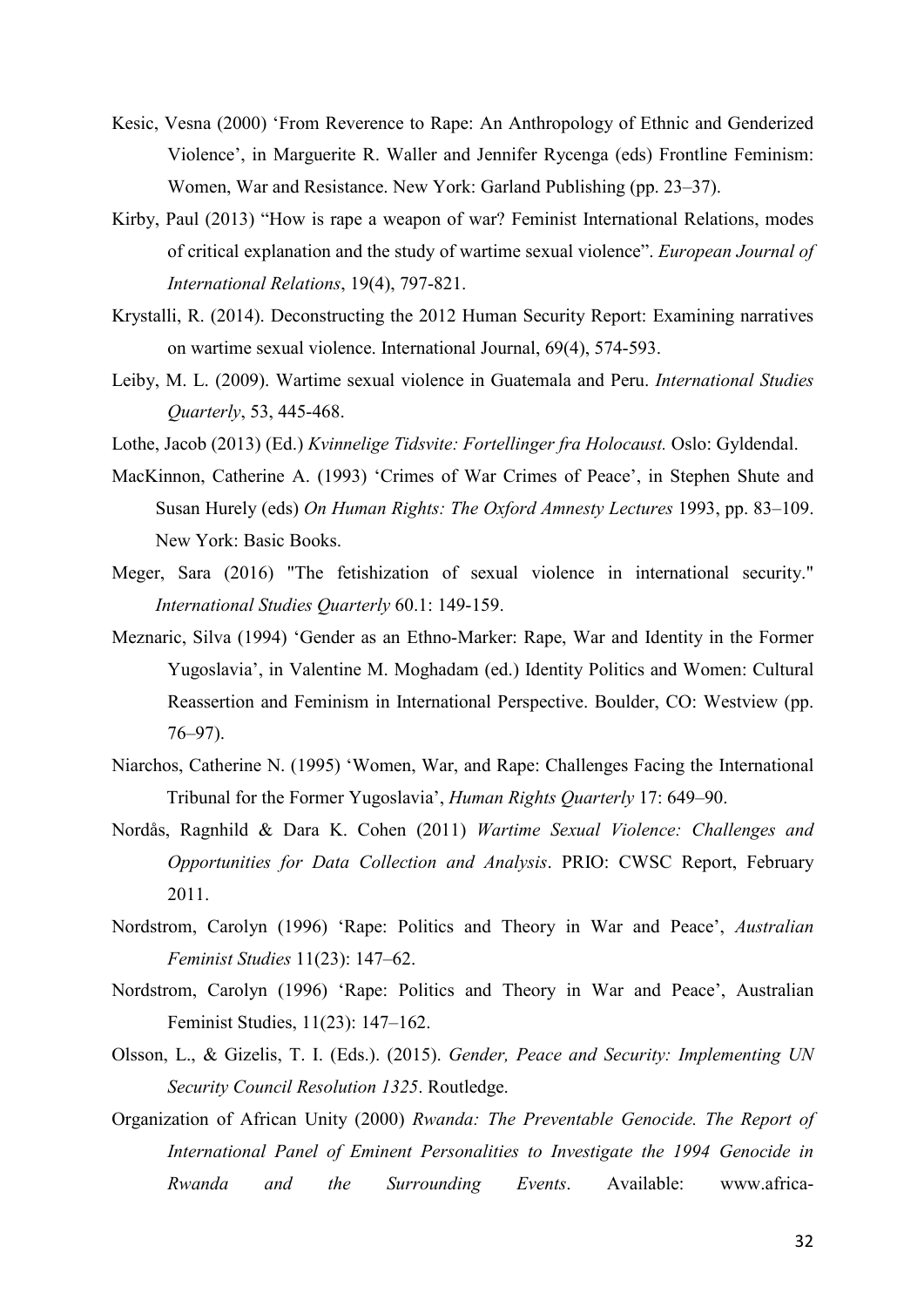union.org/Official documents/reports/Report rowanda genocide.pdf (Accessed 6 October 2010).

- O'Rourke, C. (2013). *Gender politics in transitional justice*. Routledge.
- Peterman, Amber, Cohen, Dara. K., Palermo, Tia., & Green, Amelia. H. (2011). Rape reporting during war. Foreign Affairs, 1.
- Sancho, Neila (1997) 'The "Comfort Women" system during World War II: Asian Women as Targets of Mass Rape and Sexual Slavery by Japan', in Ronit Lentin (ed.) *Gender and Catastrophe*. London: Zed Books (pp. 144–154).
- Seifert, *Ruth (1994) 'War and Rape: A Preliminary Analysis', in Alexandra Stiglmayer (ed.) Mass Rape: The War Against Women in Bosnia–Herzegovina*. Lincoln, NE: University of Nebraska Press (pp. 54–72).
- Shepherd, L. J. (2014). *Advancing the Women, Peace and Security agenda: 2015 and beyond*. Norwegian Peacebuilding Resource Centre Expert Analysis, August, 28.
- Simic, Olivera (2017) "Research Note "Doing the research I do has left scars": Challenges of Researching in the Transitional Justice Field," *Transitional Justice Review*: Vol. 1 : Iss. 5, Article 5.
- Sjoberg, Laura (2016) *Women as Wartime Rapists: Beyond sensation and stereotyping.* New York: New York University Press.
- Smythe, W. E. (2015). An ethics of engagement. *Journal of Theoretical and Philosophical Psychology*, 35(2), 128.
- Soh, Chunghee Sarah (1996) 'The Korean Comfort Women: Movement for Redress', *Asian Survey*, 36(12): 1226–1240.
- Stiglmayer, Alexandra (ed.) (1994) *Mass Rape: The War against Women in Bosnia-Herzegovina*. Lincoln: University of Nebraska Press.
- Tryggestad, T. L. (2009). Trick or treat? The UN and implementation of security council resolution 1325 on women, peace, and security. *Global Governance: a review of multilateralism and international organizations*, 15(4), 539-557.
- Tryggestad, Torunn L. (2016) "The Women, Peace and Security Agenda 15 Years On", *GPS Policy Brief, 1.* Oslo: PRIO.
- Walsh, R. T. (2015). Bending the arc of North American psychologists' moral universe toward communicative ethics and social justice. *Journal of Theoretical and Philosophical Psychology*, 35(2), 90 – 102
- Wood, Elisbaeth (2014) "Sexual violence in armed conflict" *International Review of the Red Cross* (2014), 96 (894), 457–478.